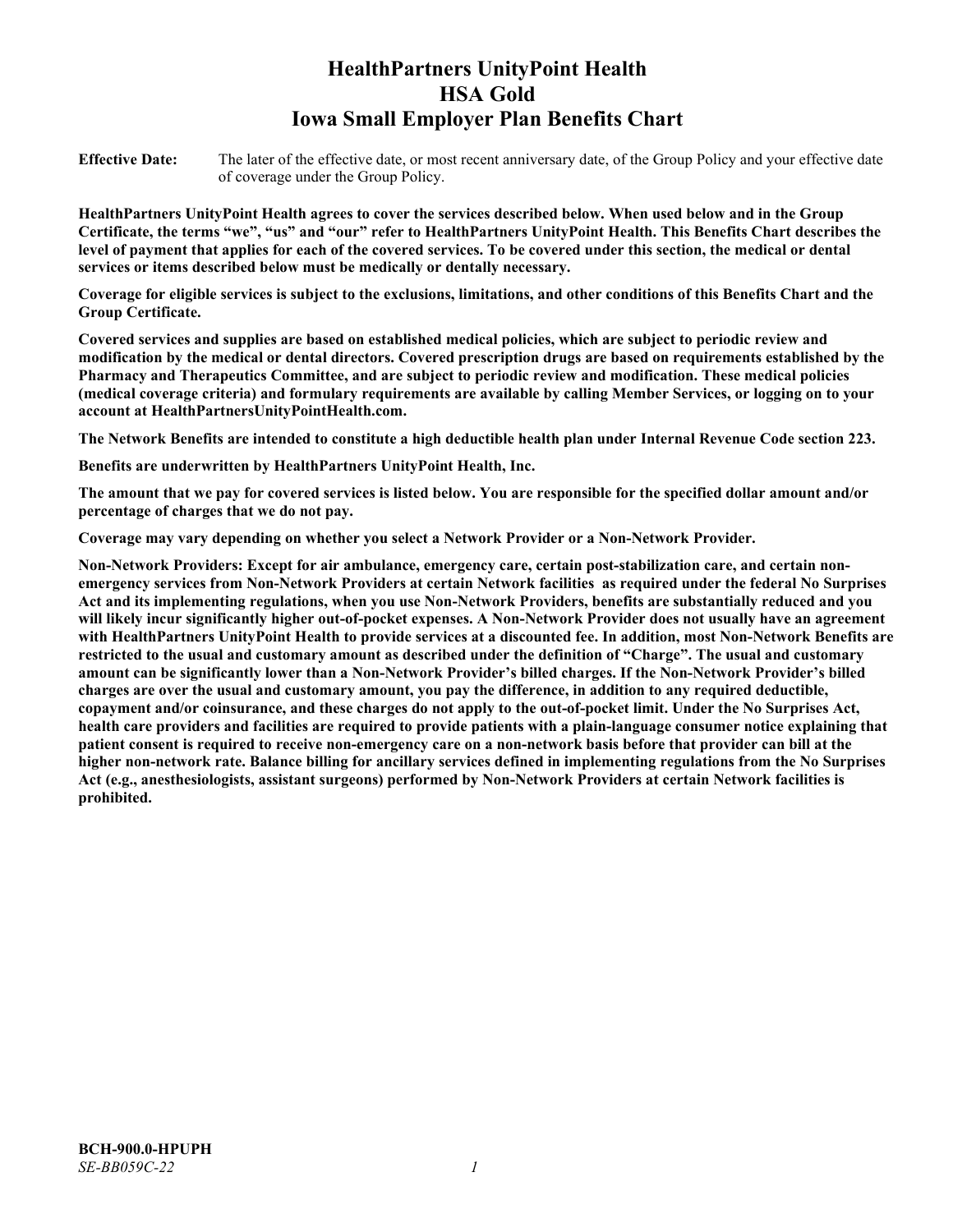# **These definitions apply to this Benefits Chart. They also apply to the Group Certificate.**

| <b>Biosimilar drug:</b> | A prescription drug, approved by the Food and Drug Administration (FDA), that the FDA has<br>determined is biosimilar to and interchangeable with a biological brand name drug. Biosimilar<br>drugs are not considered generic drugs and are not covered under the generic drug benefit.                                                                                                                                                                                                                                                                                                                                           |
|-------------------------|------------------------------------------------------------------------------------------------------------------------------------------------------------------------------------------------------------------------------------------------------------------------------------------------------------------------------------------------------------------------------------------------------------------------------------------------------------------------------------------------------------------------------------------------------------------------------------------------------------------------------------|
| <b>Brand name drug:</b> | A prescription drug, approved by the Food and Drug Administration (FDA), that is<br>manufactured, sold, or licensed for sale under a trademark by the pharmaceutical company that<br>originally researched and developed the drug. Brand name drugs have the same active-ingredient<br>formula as the generic version of the drug. However, generic drugs are manufactured and sold by<br>other drug manufacturers and are generally not available until after the patent on the brand name<br>drug has expired. A few brand name drugs may be covered at the generic drug benefit level if<br>this is indicated on the formulary. |
| Calendar year:          | This is the 12-month period beginning 12:01 A.M. central time, on January 1, and ending 12:00<br>A.M. central time of the next following December 31.                                                                                                                                                                                                                                                                                                                                                                                                                                                                              |
| Charge:                 | For covered services delivered by participating Network Providers, is the provider's discounted<br>charge for a given medical/surgical service, procedure or item.                                                                                                                                                                                                                                                                                                                                                                                                                                                                 |
|                         | For covered services delivered by Non-Network providers, a contracted rate may apply if such<br>arrangement is available to HealthPartners UnityPoint Health.                                                                                                                                                                                                                                                                                                                                                                                                                                                                      |
|                         | For the Usual and Customary Charge for covered services delivered by Non-Network Providers,<br>our payment is calculated using one of the following options to be determined at the discretion of<br>HealthPartners UnityPoint Health: 1) a percentage of the Medicare fee schedule; 2) a comparable<br>schedule if the service is not on the Medicare fee schedule; or 3) a commercially reasonable rate<br>for such service.                                                                                                                                                                                                     |
|                         | The usual and customary charge is the maximum amount allowed that we consider in the<br>calculation of the payment of charges incurred for certain covered services. You must pay for<br>any charges above the usual and customary charge, and they do not apply to the out-of-pocket<br>limit.                                                                                                                                                                                                                                                                                                                                    |
|                         | A charge is incurred for covered ambulatory medical and surgical services, on the date the<br>service or item is provided. A charge is incurred for covered inpatient services, on the date of<br>admission to a hospital. To be covered, a charge must be incurred on or after your effective date<br>and on or before the termination date.                                                                                                                                                                                                                                                                                      |
| Copayment/coinsurance:  | The specified dollar amount, or percentage, of charges incurred for covered services, which we<br>do not pay, but which you must pay, each time you receive certain medical services, procedures<br>or items. Our payment for those covered services or items begins after the copayment or<br>coinsurance is satisfied. Covered services or items requiring a copayment or coinsurance are<br>specified in this Benefits Chart.                                                                                                                                                                                                   |
|                         | For services provided by a Network Provider:                                                                                                                                                                                                                                                                                                                                                                                                                                                                                                                                                                                       |
|                         | An amount which is listed as a flat dollar copayment is applied to a Network Provider's<br>discounted charges for a given service. However, if the Network Provider's discounted charge<br>for a service or item is less than the flat dollar copayment, you will pay the Network Provider's<br>discounted charge. An amount which is listed as a percentage of charges or coinsurance is based<br>on the Network Provider's discounted charges, calculated at the time the claim is processed,<br>which may include an agreed upon fee schedule rate for case rate or withhold arrangements.                                      |
|                         | For services provided by a Non-Network Provider:                                                                                                                                                                                                                                                                                                                                                                                                                                                                                                                                                                                   |
|                         | Any copayment or coinsurance is applied to the lesser of the provider's charges or the usual and<br>customary charge for a service.                                                                                                                                                                                                                                                                                                                                                                                                                                                                                                |
|                         | A copayment or coinsurance is due at the time a service is provided, or when billed by the<br>provider.                                                                                                                                                                                                                                                                                                                                                                                                                                                                                                                            |
|                         |                                                                                                                                                                                                                                                                                                                                                                                                                                                                                                                                                                                                                                    |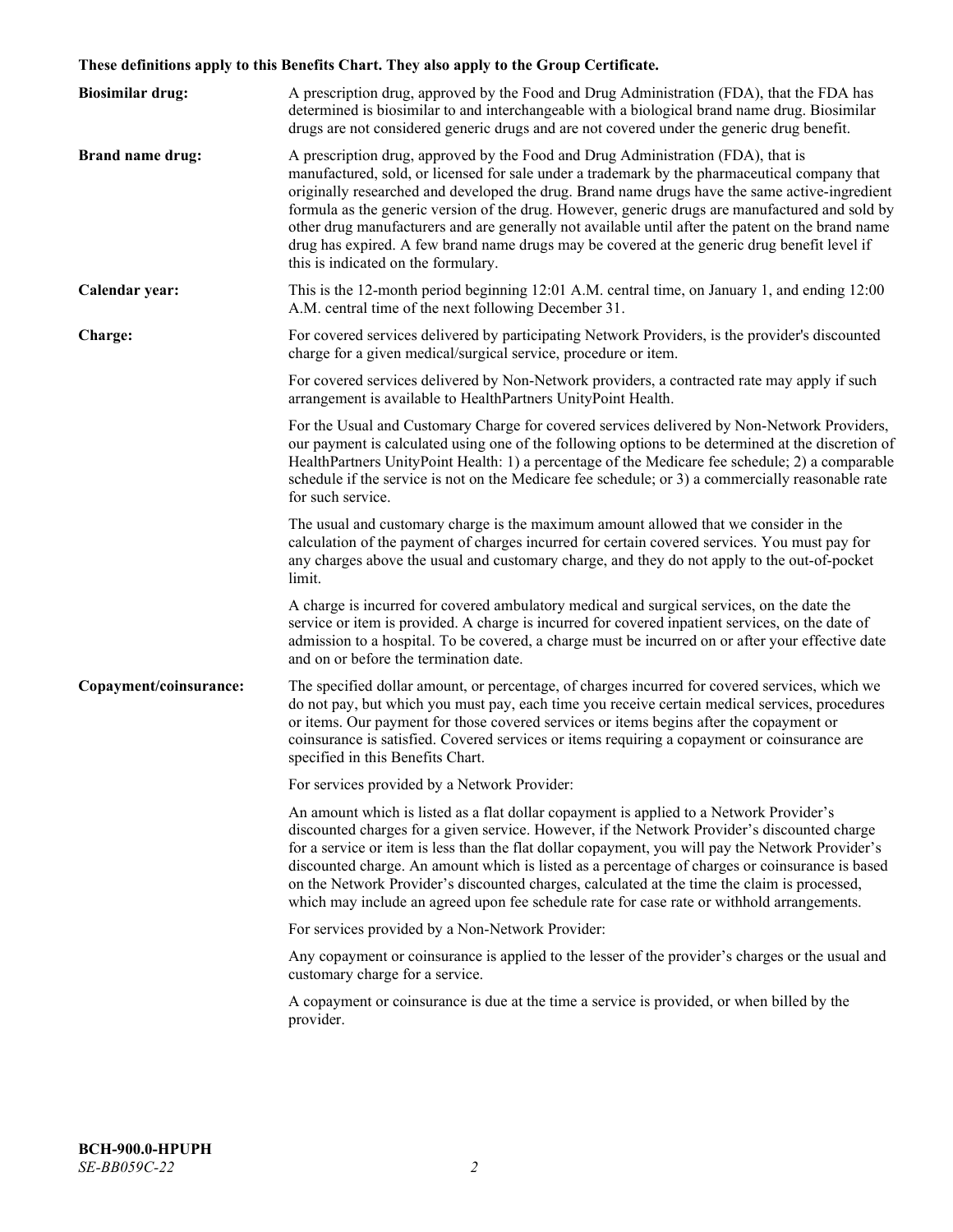| Deductible:               | The specified dollar amount of charges incurred for covered services, which we do not pay, but<br>an enrollee or a family has to pay first in a calendar year. Our payment for those services or items<br>begins after the deductible is satisfied. For Network Providers, the amount of the charges that<br>apply to the deductible are based on the Network Provider's discounted charges, calculated at the<br>time the claim is processed, which may include an agreed upon fee schedule rate for case rate or<br>withhold arrangements. For Non-Network Providers, the amount of charges that apply to the<br>deductible are the lesser of the provider's charges or the usual and customary charge for a<br>service. |
|---------------------------|----------------------------------------------------------------------------------------------------------------------------------------------------------------------------------------------------------------------------------------------------------------------------------------------------------------------------------------------------------------------------------------------------------------------------------------------------------------------------------------------------------------------------------------------------------------------------------------------------------------------------------------------------------------------------------------------------------------------------|
|                           | Any amounts paid or reimbursed by a third party, including but not limited to: point of service<br>rebates, manufacturer coupons, manufacturer debit cards or other forms of direct reimbursement<br>to an insured for a product or service, will not apply toward your deductible, to the extent<br>permitted under state and federal law.                                                                                                                                                                                                                                                                                                                                                                                |
|                           | All services are subject to the deductible, unless otherwise indicated below in this Benefits Chart.                                                                                                                                                                                                                                                                                                                                                                                                                                                                                                                                                                                                                       |
| Formulary:                | This is a current list, which may be revised from time to time, of prescription drugs, medications,<br>equipment and supplies covered by us as indicated in this Benefits Chart which are covered at the<br>highest benefit level. Some drugs on the formulary may require prior authorization to be covered<br>as formulary drugs. The formulary, and information on drugs that require prior authorization, are<br>available by calling Member Services, or logging on to your account at<br>HealthPartnersUnityPointHealth.com.                                                                                                                                                                                         |
| Generic drug:             | A prescription drug, approved by the Food and Drug Administration (FDA) that the FDA has<br>determined is comparable to a brand name drug product in dosage form, strength, route of<br>administration, quality, intended use and documented bioequivalence. Generally, generic drugs<br>cost less than brand name drugs. Some brand name drugs may be covered at the generic drug<br>benefit level if this is indicated on the formulary.                                                                                                                                                                                                                                                                                 |
| Lifetime maximum benefit: | The specified coverage limit actually paid by us for services and/or charges incurred by you for a<br>given procedure or diagnosis. Payment of benefits under this Benefits Chart ceases when that<br>lifetime maximum benefit is reached. You have to pay for any subsequent charges. Essential<br>health benefits are not subject to any lifetime maximums.                                                                                                                                                                                                                                                                                                                                                              |
| Non-formulary drug:       | This is a prescription drug, approved by the Food and Drug Administration (FDA), that is not on<br>the formulary, is medically necessary and is not investigative or otherwise excluded under the<br>Certificate.                                                                                                                                                                                                                                                                                                                                                                                                                                                                                                          |
| Out-of-pocket expenses:   | You pay the specified copayments/coinsurance and deductibles applicable for particular services,<br>subject to the out-of-pocket limits described below. These amounts are in addition to the monthly<br>premium payments.                                                                                                                                                                                                                                                                                                                                                                                                                                                                                                 |
| Out-of-pocket limit:      | You pay the copayments/coinsurance and deductibles for covered services, to the individual or<br>family out-of-pocket limits. Thereafter we cover 100% of charges incurred for all other covered<br>services, for the rest of the calendar year. You pay amounts greater than the out-of-pocket limits<br>if you exceed any lifetime maximum benefit or any visit or day limits. Essential health benefits<br>are not subject to any lifetime maximums.                                                                                                                                                                                                                                                                    |
|                           | Non-Network Benefits above the usual and customary charge (see definition of charge above) do<br>not apply to the out-of-pocket limit.                                                                                                                                                                                                                                                                                                                                                                                                                                                                                                                                                                                     |
|                           | Non-Network Benefits for transplant surgery do not apply to the out-of-pocket limit.                                                                                                                                                                                                                                                                                                                                                                                                                                                                                                                                                                                                                                       |
|                           | Any amounts paid or reimbursed by a third party, including but not limited to: point of service<br>rebates, manufacturer coupons, manufacturer debit cards or other forms of direct reimbursement<br>to an insured for a product or service, will not apply as an out-of-pocket expense, to the extent<br>permitted under state and federal law.                                                                                                                                                                                                                                                                                                                                                                           |
|                           | You are responsible to keep track of the out-of-pocket expenses. Contact our Member Services<br>department for assistance in determining the amount paid by the enrollee for specific eligible<br>services received. Claims for reimbursement under the out-of-pocket limit provisions are subject<br>to the same time limits and provisions described under the "Claims Provisions" section of the<br>Certificate.                                                                                                                                                                                                                                                                                                        |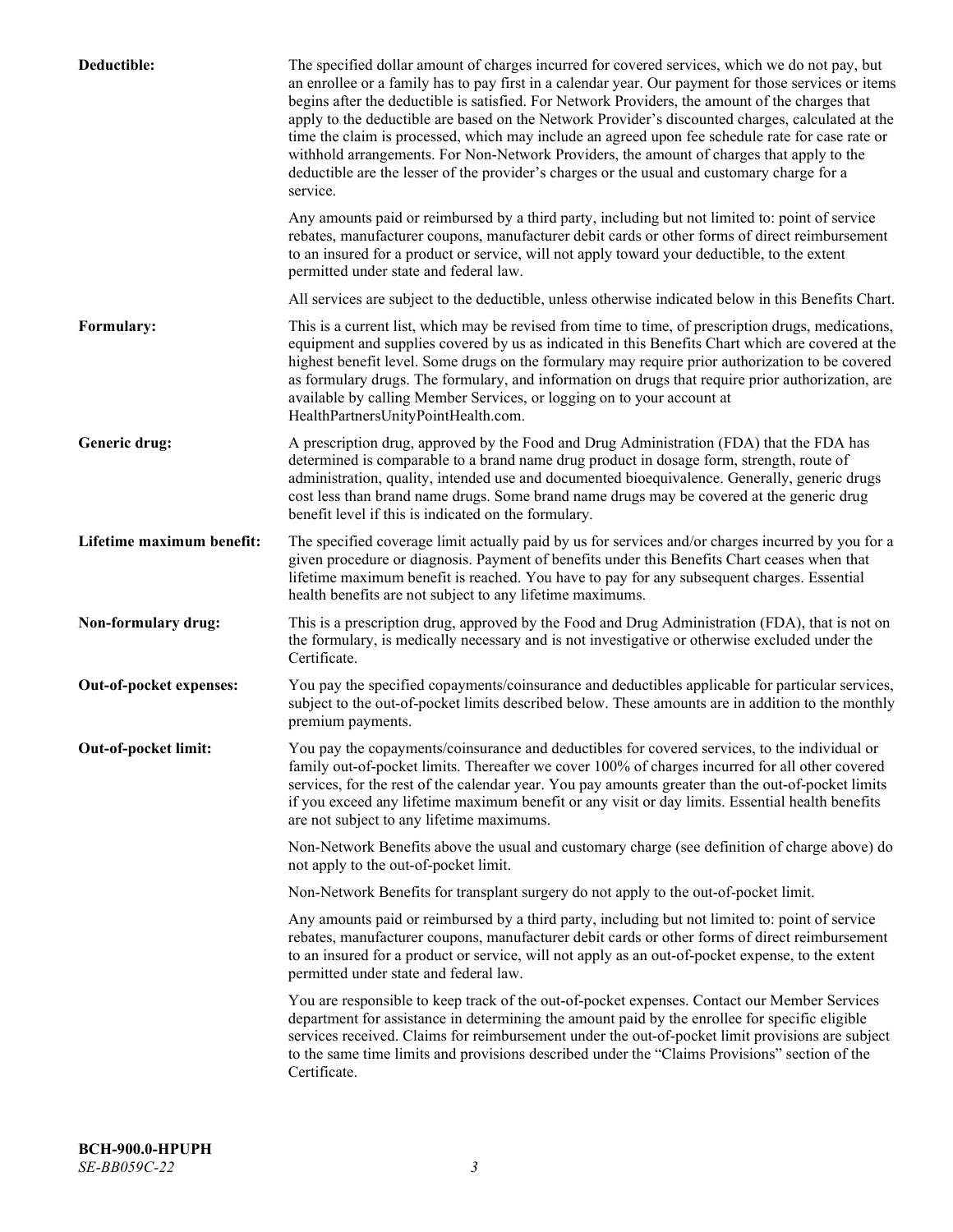**Specialty drug list:** This is a current list, which may be revised from time to time, of prescription drugs, medications, equipment and supplies, which are typically bio-pharmaceuticals. The purpose of a specialty drug list is to facilitate enhanced monitoring of complex therapies used to treat specific conditions. Specialty drugs are covered by us as indicated in this Benefits Chart. The specialty drug list is available by calling Member Services, or logging on to your account at [HealthPartnersUnityPointHealth.com.](https://www.healthpartnersunitypointhealth.com/)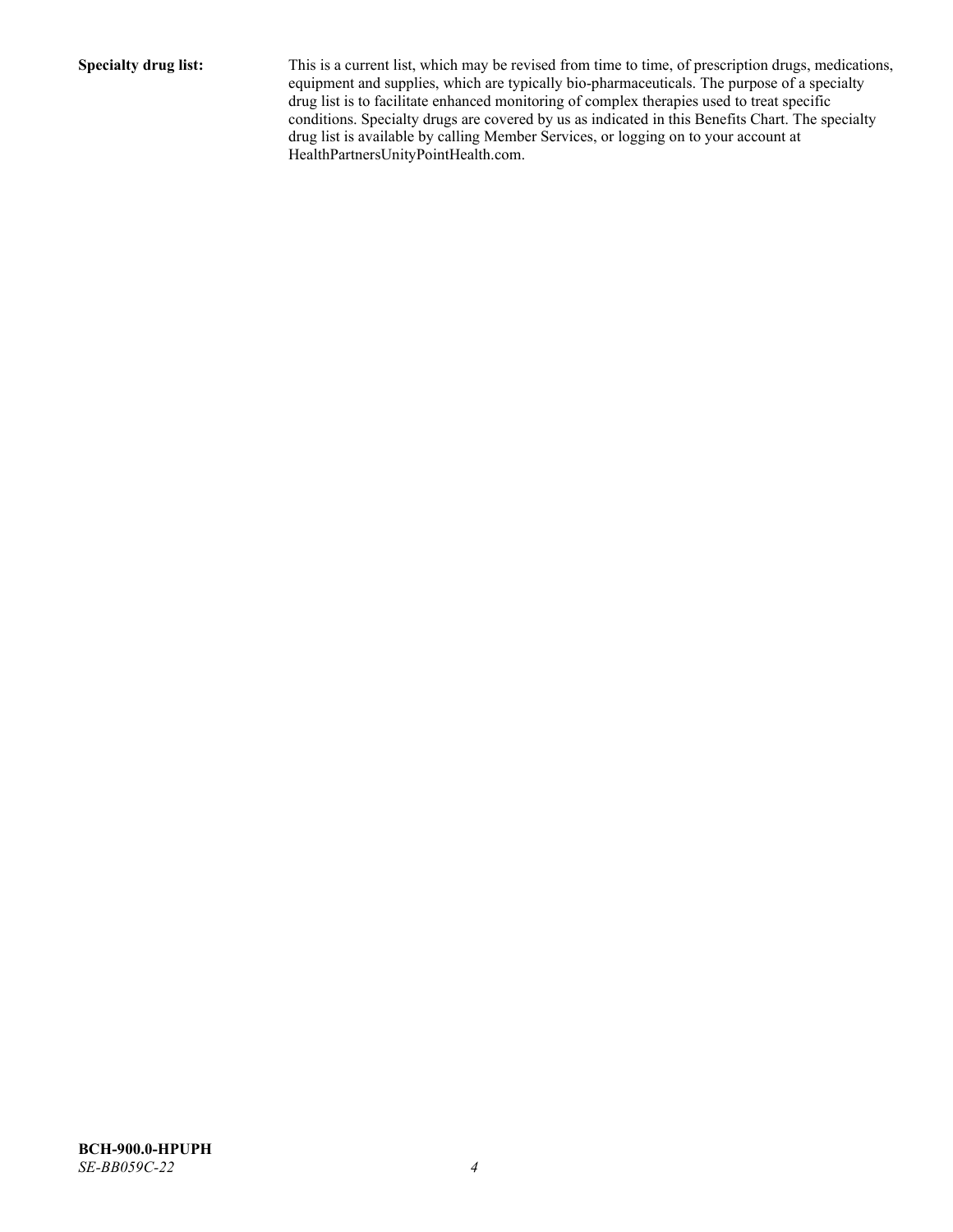# **DEDUCTIBLES, OUT-OF-POCKET LIMITS AND LIFETIME MAXIMUMS**

# **Individual calendar year deductible (applies to an employee enrolled for single coverage)**

| <b>Network Benefits</b> | <b>Non-Network Benefits</b> |
|-------------------------|-----------------------------|
| \$2,500                 | \$10,000                    |

# **Family calendar year deductible (applies to an employee and dependents enrolled for family coverage)**

| <b>Network Benefits</b> | <b>Non-Network Benefits</b> |
|-------------------------|-----------------------------|
| \$5,000                 | \$20,000                    |

Separate deductibles must be satisfied under the Network Benefits and Non-Network Benefits.

Any amounts paid or reimbursed by a third party, including but not limited to: point of service rebates, manufacturer coupons, manufacturer debit cards or other forms of direct reimbursement to an insured for a product or service, will not apply toward your deductible, to the extent permitted under state and federal law.

# **Individual calendar year out-of-pocket limit (applies to an employee enrolled for single coverage)**

| <b>Network Benefits</b> | <b>Non-Network Benefits</b> |
|-------------------------|-----------------------------|
| \$2,800                 | \$30,000                    |

**Family calendar year out-of-pocket limit (applies to an employee and dependents enrolled for family coverage)**

| <b>Network Benefits</b> | <b>Non-Network Benefits</b> |
|-------------------------|-----------------------------|
| \$5,600                 | \$60,000                    |

Separate out-of-pocket limits must be satisfied under the Network Benefits and Non-Network Benefits.

Non-Network Benefits above the usual and customary charge will not apply toward the individual or family out-of-pocket limit.

Non-Network Benefits for transplant surgery do not apply to the out-of-pocket limit.

Any amounts paid or reimbursed by a third party, including but not limited to: point of service rebates, manufacturer coupons, manufacturer debit cards or other forms of direct reimbursement to an insured for a product or service, will not apply as an out-ofpocket expense, to the extent permitted under state and federal law.

# **Lifetime maximum benefit for bariatric surgery**

| <b>Network Benefits</b> | <b>Non-Network Benefits</b> |
|-------------------------|-----------------------------|
| Unlimited.              | \$5,000                     |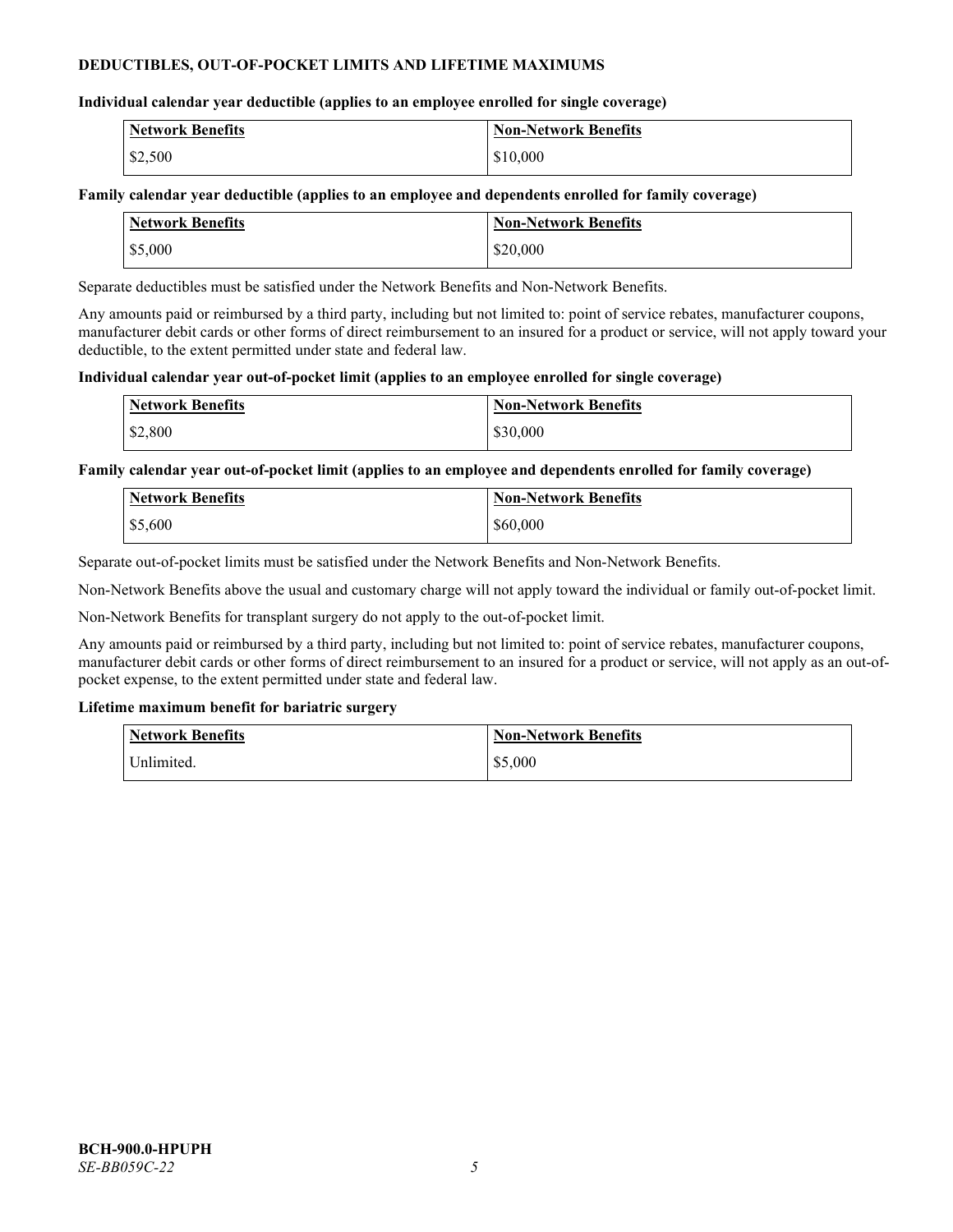# **AMBULANCE AND MEDICAL TRANSPORTATION**

#### **Covered Services:**

We cover ambulance and medical transportation for medical emergencies.

We also cover medically necessary, non-emergency ground and air medical transportation if it meets our coverage criteria.

Under the No Surprises Act, non-network air ambulance providers may not bill patients for more than their cost-sharing responsibility for the corresponding Network service.

Covered services and supplies are based on established medical policies, which are subject to periodic review and modification by the medical or dental directors. These medical policies (medical coverage criteria) and applicable prior authorization requirements are available by calling Member Services, or logging on to your account at [HealthPartnersUnityPointHealth.com.](https://www.healthpartnersunitypointhealth.com/)

| <b>Network Benefits</b>       | <b>Non-Network Benefits</b> |
|-------------------------------|-----------------------------|
| 100% of the charges incurred. | See Network Benefits.       |

### **Not Covered:**

See "Services Not Covered" in the Group Certificate.

# **BEHAVIORAL HEALTH SERVICES**

### **Covered Services:**

Covered services are based on established medical policies, which are subject to periodic review and modification by the medical directors. These medical policies (medical coverage criteria) are available by calling Member Services, or logging on to your account at [HealthPartnersUnityPointHealth.com.](https://www.healthpartnersunitypointhealth.com/)

# **Mental health services**

We cover services for mental health diagnoses as described in the Diagnostic and Statistical Manual of Mental Disorders – Fifth Edition (DSM-5) (most recent edition).

**Outpatient services including intensive outpatient and day treatment services:** We cover medically necessary outpatient professional mental health services for evaluation, crisis intervention, and treatment of mental health disorders.

A comprehensive diagnostic assessment will be used as the basis for a determination by a mental health professional, concerning the appropriate treatment and the extent of services required.

Outpatient services we cover for a diagnosed mental health condition include the following:

- Individual, group, family, and multi-family therapy;
- Medication management provided by a physician, certified nurse practitioner, or physician's assistant;
- Psychological testing services for the purposes of determining the differential diagnoses and treatment planning for patients currently receiving behavioral health services;
- Day treatment and intensive outpatient services in a licensed program;
- Partial hospitalization services in a licensed hospital or community mental health center;
- Psychotherapy and nursing services provided in the home if authorized by us; and
- Treatment for gender dysphoria.

| Network Benefits              | <b>Non-Network Benefits</b>  |
|-------------------------------|------------------------------|
| 100% of the charges incurred. | 50% of the charges incurred. |

#### **Group therapy**

| <b>Network Benefits</b>       | <b>Non-Network Benefits</b>  |
|-------------------------------|------------------------------|
| 100% of the charges incurred. | 50% of the charges incurred. |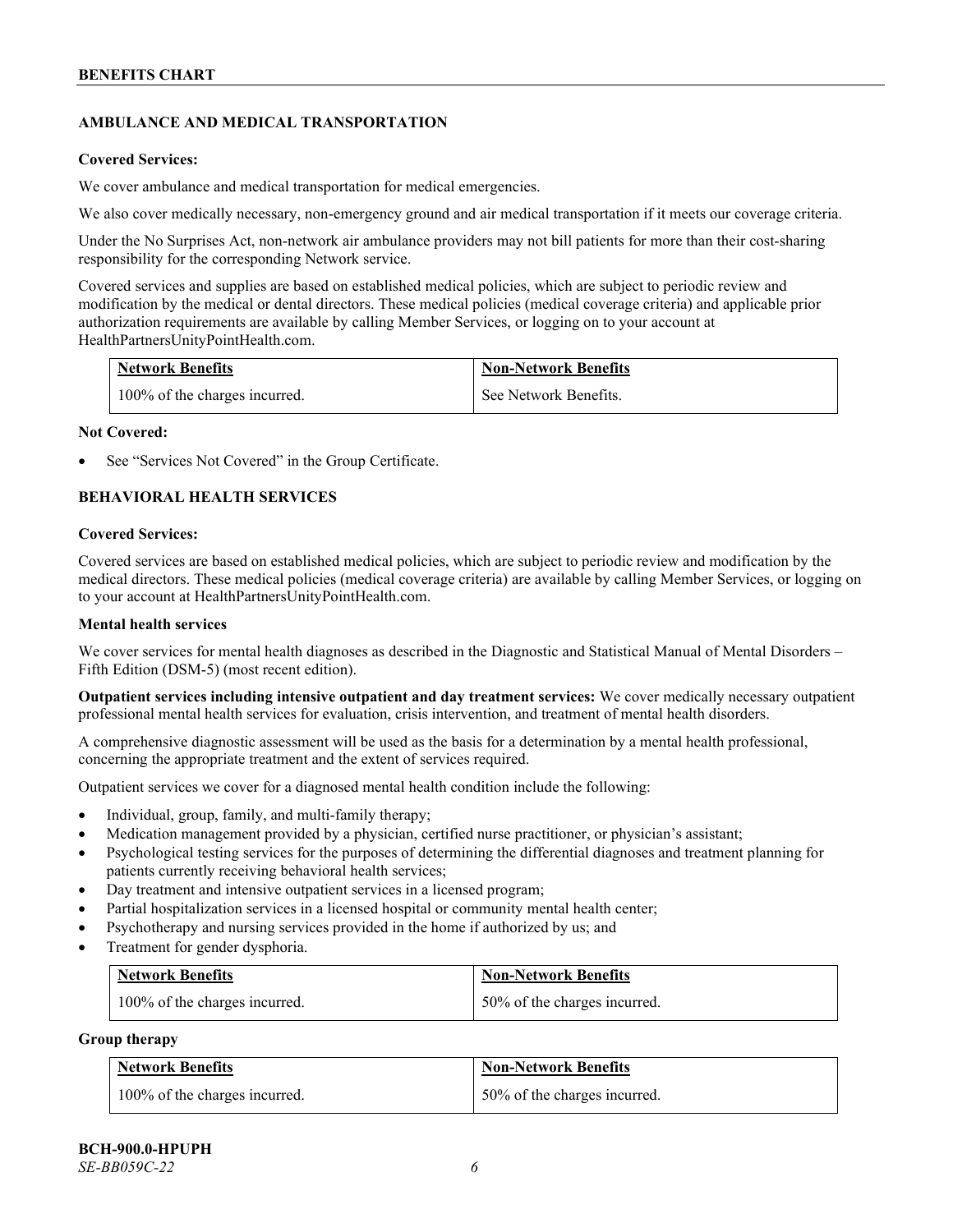**Inpatient services, including mental health residential treatment services:** We cover the following:

- Medically necessary inpatient services in a hospital and professional services for treatment of mental health disorders. Medical stabilization is covered under inpatient hospital services in the "Hospital and Skilled Nursing Facility Services" section; and
- Medically necessary mental health residential treatment services. This care must be authorized by us and provided by a hospital or residential behavioral health treatment facility licensed by the local state or Department of Health and Human Services. Services not covered under this benefit include halfway houses, group homes, extended care facilities, shelter services, correctional services, detention services, transitional services, group residential services, foster care services and wilderness programs.

| <b>Network Benefits</b>       | <b>Non-Network Benefits</b>  |
|-------------------------------|------------------------------|
| 100% of the charges incurred. | 50% of the charges incurred. |

### **Substance use disorder (SUD) services**

We cover medically necessary services for assessments by a licensed alcohol and drug counselor and treatment of substance use disorders as defined in the latest edition of the DSM-5.

**Outpatient services, including intensive outpatient and day treatment services:** We cover medically necessary outpatient professional services for the diagnosis and treatment of substance use disorder. Substance use disorder treatment services must be provided by a program licensed by the local Department of Health and Human Services.

Outpatient services we cover for a diagnosed substance use disorder include the following:

- Individual, group, family, and multi-family therapy provided in an office setting;
- Opiate replacement therapy including methadone and buprenorphine treatment; and
- Day treatment and intensive outpatient services in a licensed program.

| <b>Network Benefits</b>       | <b>Non-Network Benefits</b>  |
|-------------------------------|------------------------------|
| 100% of the charges incurred. | 50% of the charges incurred. |

**Inpatient services:** We cover the following:

- Medically necessary inpatient services in a hospital or primary residential treatment in a licensed substance use disorder treatment center. Primary residential treatment is an intensive residential treatment program of limited duration, typically 30 days or less.
- Services provided in a hospital that is licensed by the local state and accredited by Medicare; and
- Detoxification services in a hospital or community detoxification facility if it is licensed by the local Department of Health and Human Services.

| <b>Network Benefits</b>       | <b>Non-Network Benefits</b>  |
|-------------------------------|------------------------------|
| 100% of the charges incurred. | 50% of the charges incurred. |

**Not Covered:**

See "Services Not Covered" in the Group Certificate.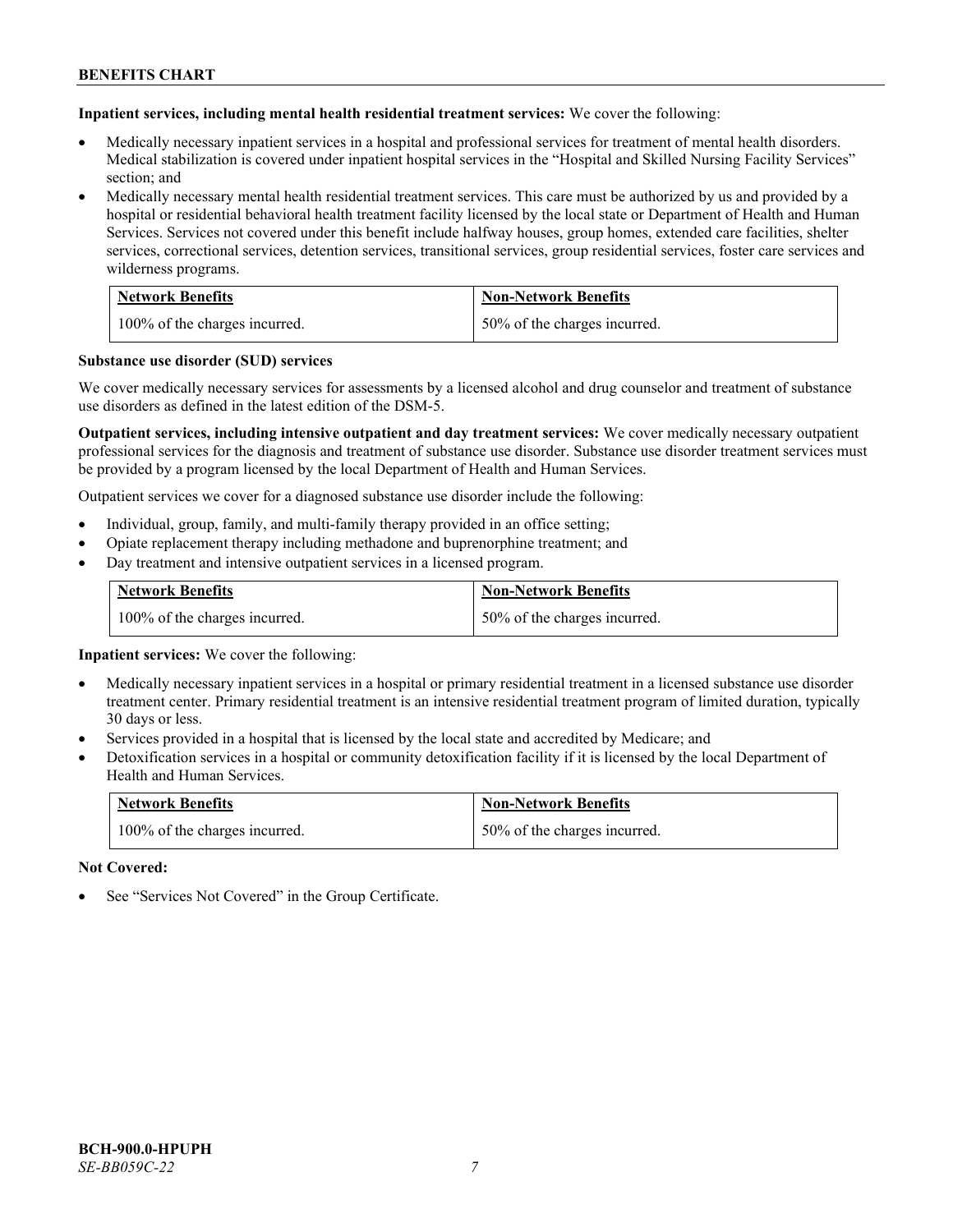# **CHIROPRACTIC SERVICES**

# **Covered Services:**

We cover chiropractic services for rehabilitative care. Chiropractic services are adjustments to any abnormal articulations of the human body, especially those of the spinal column, for the purpose of giving freedom of action to impinged nerves that may cause pain or deranged function.

Massage therapy which is performed in conjunction with other treatment/modalities by a chiropractor, is part of a prescribed treatment plan and is not billed separately is covered.

| <b>Network Benefits</b>       | <b>Non-Network Benefits</b>  |
|-------------------------------|------------------------------|
| 100% of the charges incurred. | 50% of the charges incurred. |

**Not Covered:**

- Massage therapy for the purpose of comfort or convenience of the insured.
- See "Services Not Covered" in the Group Certificate.

# **CLINICAL TRIALS**

### **Covered Services:**

We cover certain routine services if you participate in a Phase I, Phase II, Phase III or Phase IV clinical trial that is conducted in relation to the prevention, detection, or treatment of cancer or other life-threatening disease or condition as defined in the Affordable Care Act. We cover routine patient costs for services that would be eligible under this Benefits Chart if the service were provided outside of a clinical trial.

| <b>Network Benefits</b>                              | <b>Non-Network Benefits</b>                          |
|------------------------------------------------------|------------------------------------------------------|
| Coverage level is same as corresponding Network      | Coverage level is same as corresponding Non-Network  |
| Benefits, depending on type of service provided such | Benefits, depending on type of service provided such |
| as Office Visits for Illness or Injury, Inpatient or | as Office Visits for Illness or Injury, Inpatient or |
| <b>Outpatient Hospital Services.</b>                 | <b>Outpatient Hospital Services.</b>                 |

# **Not Covered:**

- The investigative item, device or service itself.
- Items or services that are provided solely to satisfy data collection and analysis needs and that are not used in the direct clinical management of the patient.
- A service that is clearly inconsistent with widely accepted and established standards of care for a particular diagnosis.
- See "Services Not Covered" in the Group Certificate.

# **DENTAL SERVICES**

#### **Covered Services:**

We cover services as described below.

**Accidental dental services:** We cover dentally necessary services to treat and restore damage done to sound, natural, unrestored teeth as a result of an accidental injury. Coverage is for damage caused by external trauma to face and mouth only, not for cracked or broken teeth which result from biting or chewing. We cover restorations, root canals, crowns and replacement of teeth lost that are directly related to the accident in which the insured was involved. We cover initial exams, xrays, and palliative treatment including extractions, and other oral surgical procedures directly related to the accident. Subsequent treatment must be initiated within the specified timeframe and must be directly related to the accident. We do not cover restoration and replacement of teeth that are not "sound and natural" at the time of the accident.

Full mouth rehabilitation to correct occlusion (bite) and malocclusion (misaligned teeth not due to the accident) are not covered.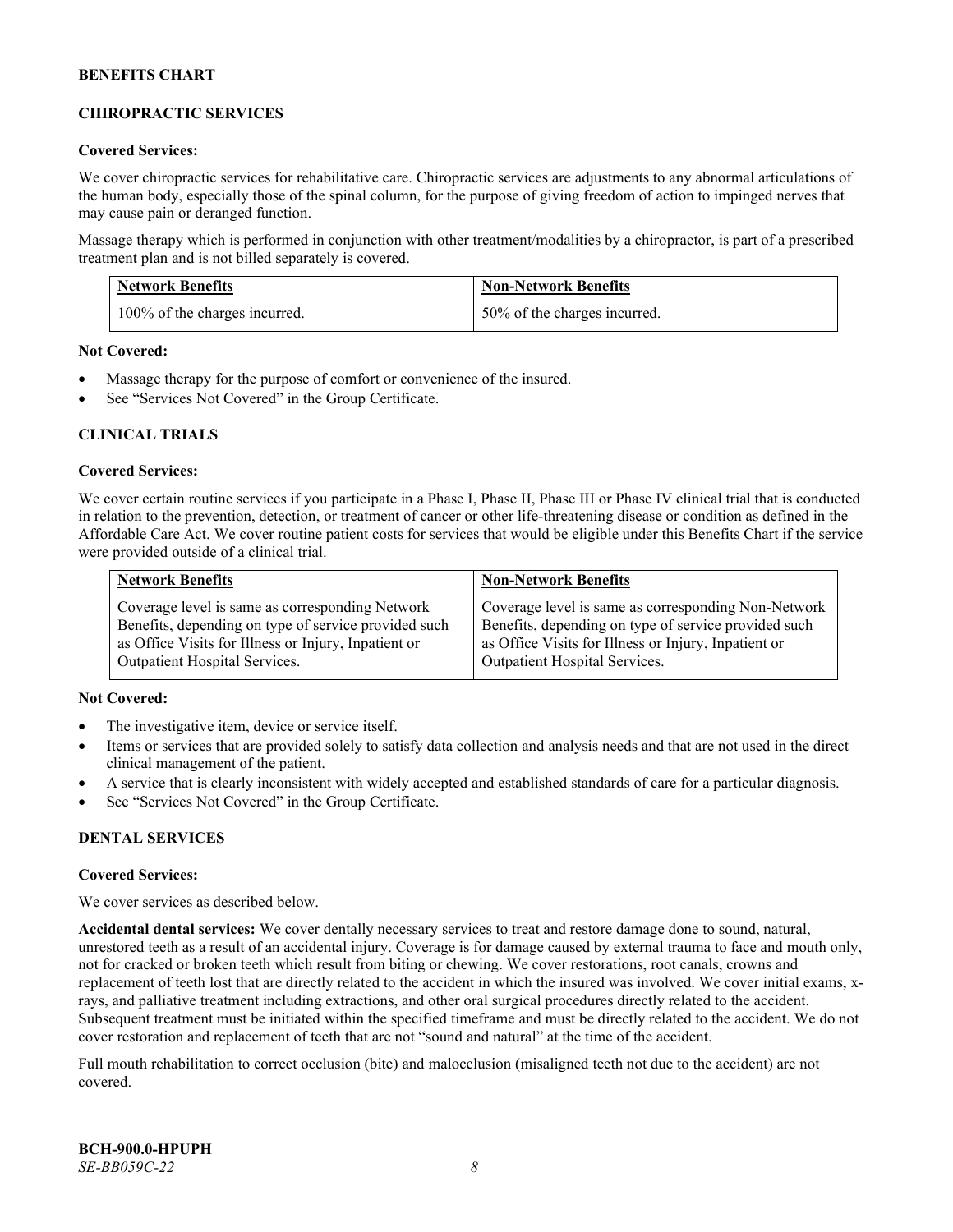When an implant-supported dental prosthetic treatment is pursued, the accidental dental benefit will be applied to the prosthetic procedure. Benefits are limited to the amount that would be paid toward the placement of a removable dental prosthetic appliance that could be used in the absence of implant treatment. Care must be provided or pre-authorized by a network dentist.

| <b>Network Benefits</b>       | <b>Non-Network Benefits</b>  |
|-------------------------------|------------------------------|
| 100% of the charges incurred. | 50% of the charges incurred. |

For all accidental dental services, treatment and/or restoration must be initiated within six months of the date of the injury. Coverage is limited to the initial course of treatment and/or initial restoration. Services must be provided within 24 months of the date of injury to be covered.

# **Medical referral dental services**

**Medically necessary outpatient dental services:** We cover medically necessary outpatient dental services. Coverage is limited to dental services required for treatment of an underlying medical condition, e.g., removal of teeth to complete radiation treatment for cancer of the jaw, cysts and lesions.

| <b>Network Benefits</b>       | <b>Non-Network Benefits</b>  |
|-------------------------------|------------------------------|
| 100% of the charges incurred. | 50% of the charges incurred. |

**Medically necessary hospitalization and anesthesia for dental care:** We cover medically necessary hospitalization and anesthesia for dental care. This is limited to charges incurred by an insured who: (1) is a child under age five; (2) is severely disabled; (3) has a medical condition, and requires hospitalization or general anesthesia for dental care treatment; or (4) is a child between age five and 12 and care in dental offices has been attempted unsuccessfully and usual methods of behavior modification have not been successful, or when extensive amounts of restorative care, exceeding four appointments, are required. The requirement of a hospital setting must be due to an insured's underlying medical condition. Coverage is limited to facility and anesthesia charges. Anesthesia is covered in a hospital or a dental office. Oral surgeon/dentist professional fees are not covered. The following are examples, though not all-inclusive, of medical conditions which may require hospitalization for dental services: severe asthma, severe airway obstruction or hemophilia. Hospitalization required due to the behavior of the insured or due to the extent of the dental procedure is not covered.

| <b>Network Benefits</b>       | <b>Non-Network Benefits</b>  |
|-------------------------------|------------------------------|
| 100% of the charges incurred. | 50% of the charges incurred. |

**Medical complications of dental care:** We cover medical complications of dental care. Treatment must be medically necessary care and related to medical complications of non-covered dental care, including complications of the head, neck, or substructures.

| <b>Network Benefits</b>       | <b>Non-Network Benefits</b>  |
|-------------------------------|------------------------------|
| 100% of the charges incurred. | 50% of the charges incurred. |

**Oral surgery:** We cover oral surgery. Coverage is limited to treatment of medical conditions requiring oral surgery, such as treatment of oral neoplasm, non-dental cysts, fracture of the jaws, trauma of the mouth and jaws, and any other oral surgery procedures provided as medically necessary dental services.

| <b>Network Benefits</b>       | <b>Non-Network Benefits</b>  |
|-------------------------------|------------------------------|
| 100% of the charges incurred. | 50% of the charges incurred. |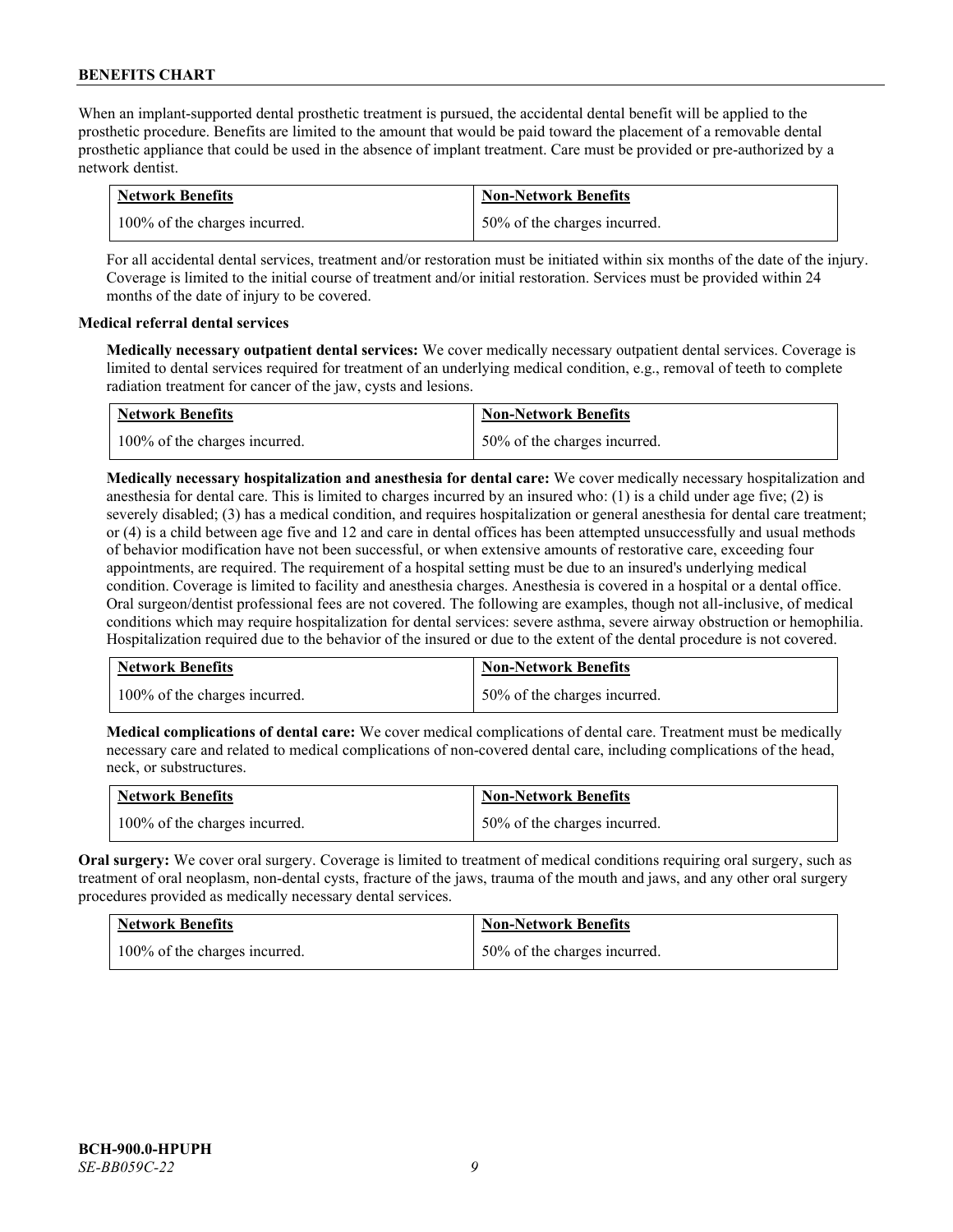**Treatment of cleft lip and cleft palate of a dependent child:** We cover treatment of cleft lip and cleft palate of a dependent child to age 26, including orthodontic treatment and oral surgery directly related to the cleft. Benefits are limited to inpatient or outpatient expenses arising from medical and dental treatment that was scheduled or initiated prior to the dependent turning age 19. Dental services which are not required for the treatment of cleft lip or cleft palate are not covered. If a dependent child covered under the Certificate is also covered under a dental plan which includes orthodontic services, that dental plan shall be considered primary for the necessary orthodontic services. Oral appliances are subject to the same copayment, conditions and limitations as durable medical equipment.

| <b>Network Benefits</b>       | <b>Non-Network Benefits</b>  |
|-------------------------------|------------------------------|
| 100% of the charges incurred. | 50% of the charges incurred. |

**Treatment of temporomandibular disorder (TMD) and craniomandibular disorder (CMD):** We cover surgical and nonsurgical treatment of temporomandibular disorder (TMD) and craniomandibular disorder (CMD), which is medically necessary care. Dental services which are not required to directly treat TMD or CMD are not covered.

| <b>Network Benefits</b>       | <b>Non-Network Benefits</b>  |
|-------------------------------|------------------------------|
| 100% of the charges incurred. | 50% of the charges incurred. |

### **Not Covered:**

- Dental treatment, procedures or services not listed in this Benefits Chart.
- Accident related dental services if treatment is (1) provided to teeth which are not sound and natural, (2) to teeth which have been restored, (3) initiated beyond six months from the date of the injury, (4) received beyond the initial treatment or restoration or (5) received beyond 24 months from the date of injury.
- Oral surgery to remove wisdom teeth, except as stated in the pediatric dental amendment.
- Orthognathic treatment or procedures and all related services.
- See "Services Not Covered" in the Group Certificate.

# **DIABETES AND HYPERTENSION DISEASE MANAGEMENT PROGRAM**

#### **Covered Services:**

If you meet criteria for coverage, you may qualify for the diabetes and/or hypertension disease management program.

The program covers group health coaching which focuses on weight loss, exercise, behavior modification and health education through Omada Health.

| <b>Network Benefits</b>                                     | <b>Non-Network Benefits</b> |
|-------------------------------------------------------------|-----------------------------|
| 100% of the charges incurred.<br>Deductible does not apply. | Not applicable.             |

#### **Not Covered:**

See "Services Not Covered" in the Group Certificate.

# **DIABETIC EQUIPMENT AND SUPPLIES**

#### **Covered Services:**

We cover physician prescribed medically appropriate and necessary drugs and supplies used in the management and treatment of diabetes for insureds with gestational, Type I or Type II diabetes including durable diabetic equipment and disposable supplies, as described below.

Certain items are only covered if your condition meets our coverage criteria and obtained through an authorized vendor. For more information on what we cover and any prior authorization requirements, call Member Services or log on to your account at [HealthPartnersUnityPointHealth.com.](https://www.healthpartnersunitypointhealth.com/)

Insulin and medications for diabetes are covered as outpatient drugs under the "Prescription Drug Services" section.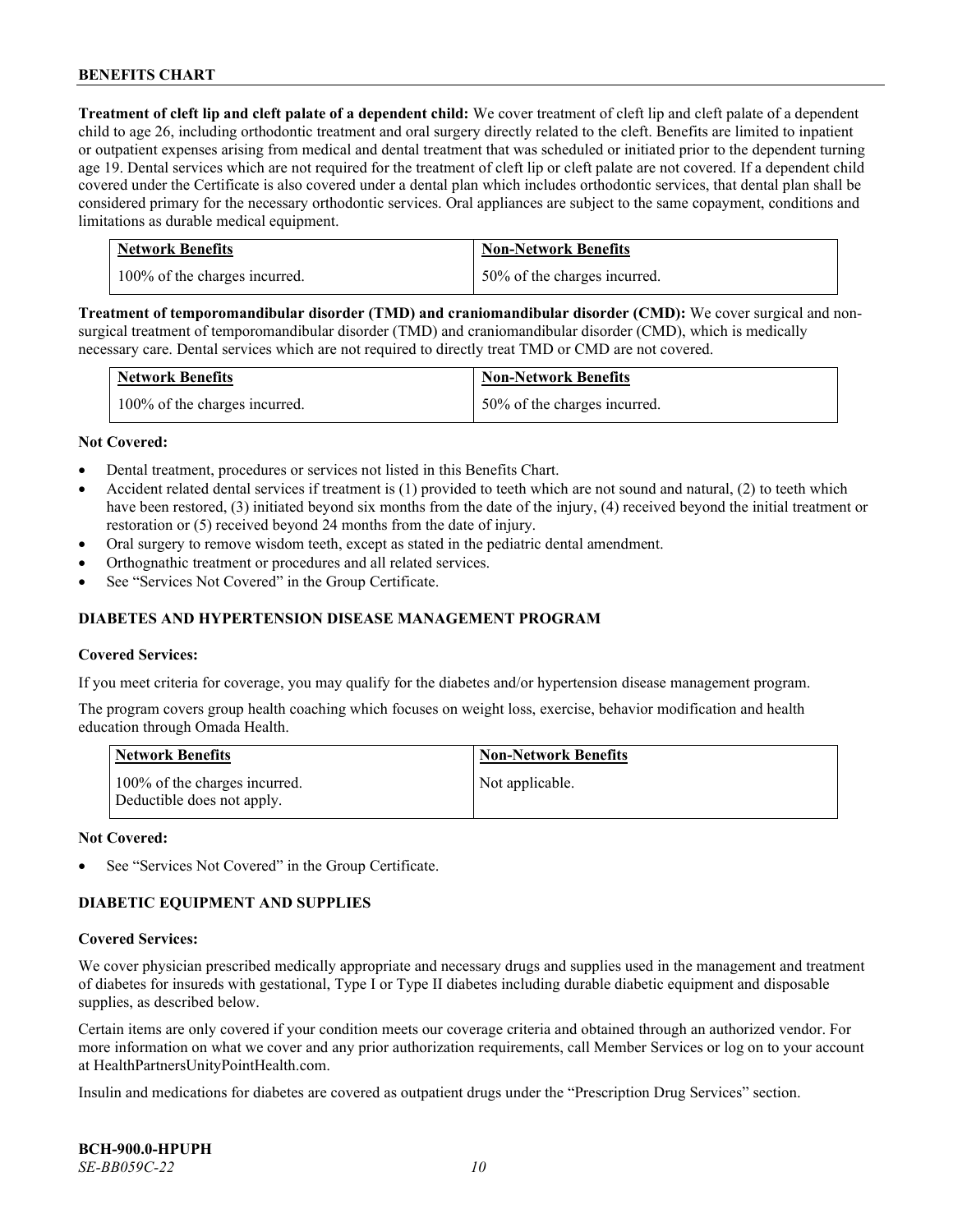**Pumps and pump supplies.** These include diabetic insulin pumps, diabetic infusion pumps and infusion pump supplies such as infusion sets, tubing, connectors and syringe reservoirs.

| <b>Network Benefits</b>                                                                                               | <b>Non-Network Benefits</b>  |
|-----------------------------------------------------------------------------------------------------------------------|------------------------------|
| Pumps received at a pharmacy:<br>100% of the charges incurred.                                                        | 50% of the charges incurred. |
| Pumps received from a non-pharmacy provider:<br>100% of the charges incurred if purchased from an<br>approved vendor. |                              |

# **All other diabetic durable equipment and supplies**

**Durable diabetic equipment and supplies**. These include continuous glucose monitoring system (CGMS), transmitter, sensors and receivers, diabetic blood glucose monitors and control/calibrating solutions (for checking accuracy or testing equipment and test strips).

**Disposable diabetic supplies.** These are one-time use supplies, including syringes, lancets, lancet devices, blood and urine ketone test strips, and needles.

Certain diabetic supplies and equipment must be purchased at a pharmacy.

| <b>Network Benefits</b>                                                                                               | <b>Non-Network Benefits</b>  |
|-----------------------------------------------------------------------------------------------------------------------|------------------------------|
| If received through a pharmacy:<br>100% of the charges incurred.                                                      | 50% of the charges incurred. |
| If received through a non-pharmacy provider:<br>100% of the charges incurred if purchased from an<br>approved vendor. |                              |

#### **Limitations:**

- No more than a 93-day supply of diabetic supplies is covered and dispensed at a time.
- We require that certain diabetic supplies and equipment be purchased at a pharmacy.
- Diabetic supplies and equipment are limited to certain models and brands.
- Durable medical equipment and supplies must be obtained from or repaired by approved vendors.
- Covered services and supplies are based on established medical policies which are subject to periodic review and modification by the medical directors. Our coverage policy for diabetic supplies includes information on our required models and brands. These medical policies (medical coverage criteria) are available by calling Member Services, or logging on to your account a[t HealthPartnersUnityPointHealth.com.](https://www.healthpartnersunitypointhealth.com/)

#### **Not Covered:**

- Replacement or repair of any covered items, if the items are (i) damaged or destroyed by misuse, abuse or carelessness, (ii) lost; or (iii) stolen.
- Duplicate or similar items.
- Labor and related charges for repair of any covered items which are more than the cost of replacement by an approved vendor.
- Batteries for monitors and equipment.
- Sales tax, mailing, delivery charges, service call charges.
- See "Services Not Covered" in the Group Certificate.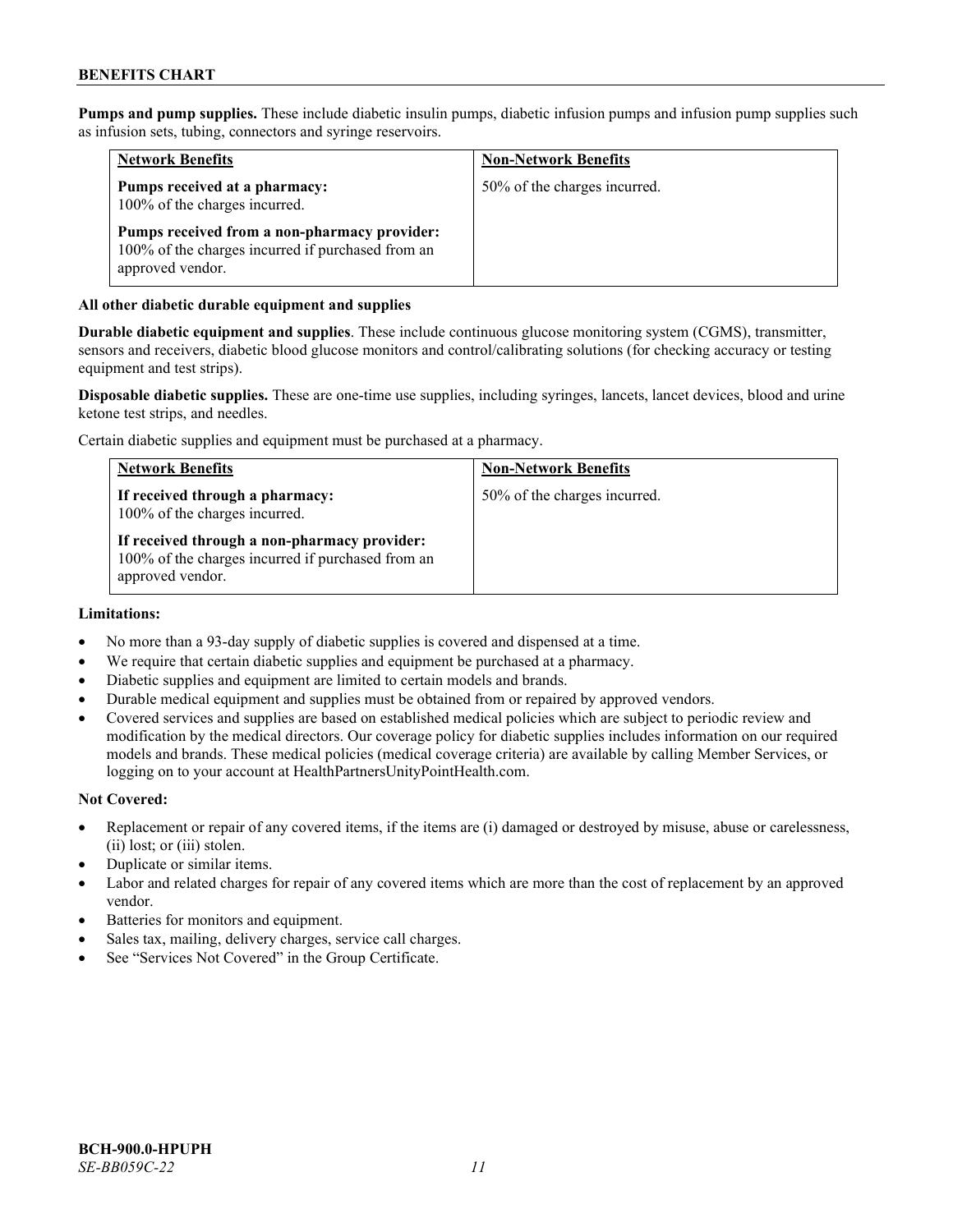# **DIAGNOSTIC IMAGING SERVICES**

### **Covered Services:**

We cover diagnostic imaging, when ordered by a provider and provided in a clinic or outpatient hospital facility.

To see the benefit level for inpatient hospital or skilled nursing facility services, see benefits under "Inpatient Hospital and Skilled Nursing Facility Services."

### **Outpatient magnetic resonance imaging (MRI) and computed tomography (CT)**

| <b>Network Benefits</b>       | <b>Non-Network Benefits</b>  |
|-------------------------------|------------------------------|
| 100% of the charges incurred. | 50% of the charges incurred. |

# **All other outpatient diagnostic imaging services**

#### **Services for illness or injury**

| <b>Network Benefits</b>       | <b>Non-Network Benefits</b>  |
|-------------------------------|------------------------------|
| 100% of the charges incurred. | 50% of the charges incurred. |

# **Preventive services (MRI/CT procedures are not considered preventive)**

Diagnostic imaging services associated with preventive services are covered at the benefit level shown in the "Preventive Services" section of this Benefits Chart.

### **Not Covered:**

See "Services Not Covered" in the Group Certificate.

# **DURABLE MEDICAL EQUIPMENT, PROSTHETICS, ORTHOTICS AND SUPPLIES**

#### **Covered Services:**

We cover equipment and services, as described below.

We cover durable medical equipment and services, prosthetics, orthotics, and supplies, subject to the limitations below, including certain disposable supplies and enteral feedings.

We cover special dietary treatment for phenylketonuria (PKU) and oral amino acid based elemental formula if it meets our medical coverage criteria.

Diabetic equipment and supplies are covered under the "Diabetic Equipment and Supplies" section of this Benefits Chart.

# **Special dietary treatment for Phenylketonuria (PKU) if it meets our medical coverage criteria**

| <b>Network Benefits</b>       | <b>Non-Network Benefits</b>  |
|-------------------------------|------------------------------|
| 100% of the charges incurred. | 50% of the charges incurred. |

#### **Oral amino acid based elemental formula if it meets our medical coverage criteria**

| <b>Network Benefits</b>       | <b>Non-Network Benefits</b>  |
|-------------------------------|------------------------------|
| 100% of the charges incurred. | 50% of the charges incurred. |

#### **Prosthetic limb devices to replace in whole or in part, an arm or leg**

| <b>Network Benefits</b>       | <b>Non-Network Benefits</b>  |
|-------------------------------|------------------------------|
| 100% of the charges incurred. | 50% of the charges incurred. |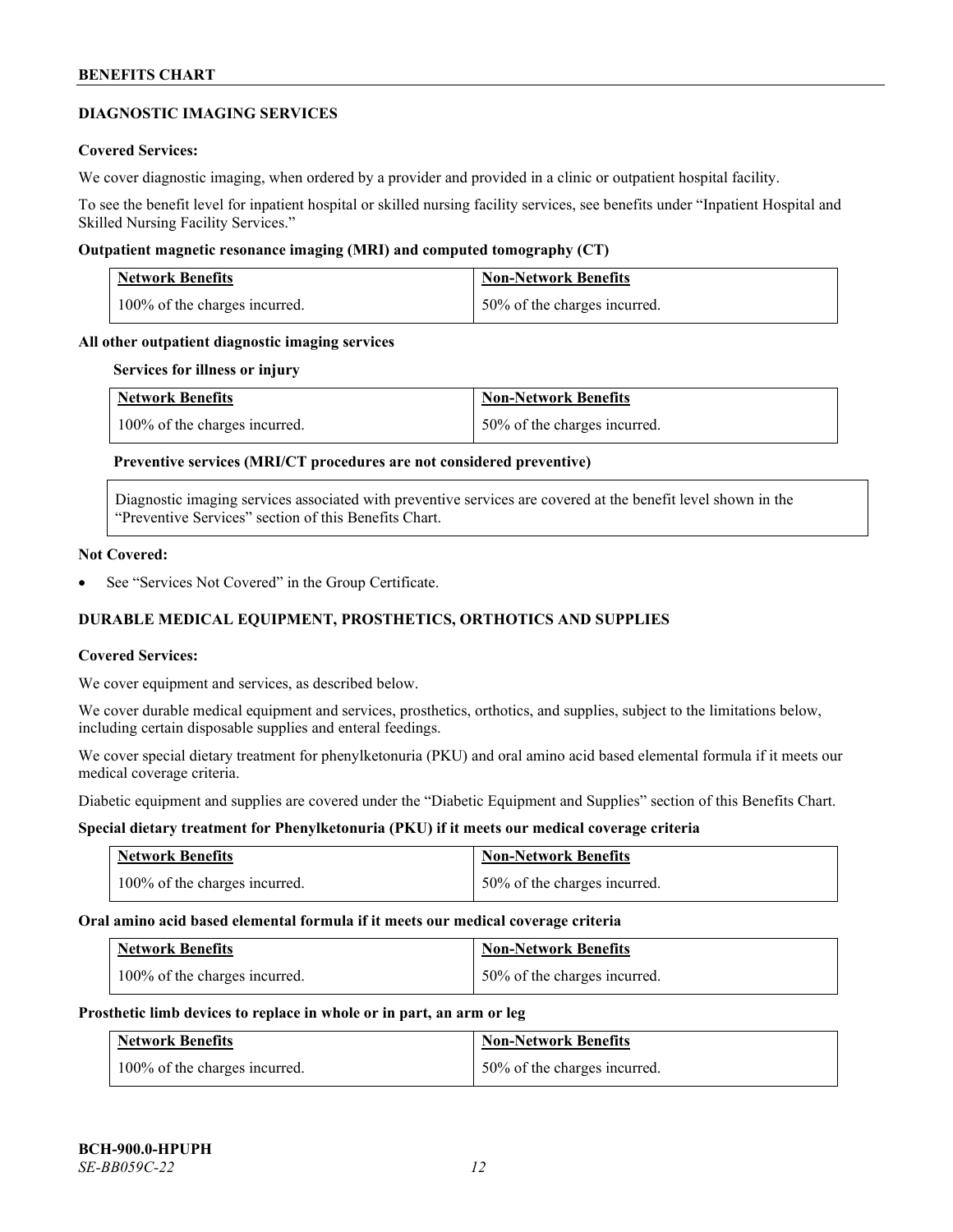# **All other durable medical equipment, prosthetics, orthotics and supplies**

| <b>Network Benefits</b>       | <b>Non-Network Benefits</b>  |
|-------------------------------|------------------------------|
| 100% of the charges incurred. | 50% of the charges incurred. |

# **Limitations:**

Coverage of durable medical equipment is limited by the following:

- Payment will not exceed the cost of an alternate piece of equipment or service that is effective and medically necessary.
- For prosthetic benefits, other than oral appliances for cleft lip and cleft palate, payment will not exceed the cost of an alternate piece of equipment or service that is effective, medically necessary and enables insureds to conduct standard activities of daily living.
- We reserve the right to determine if an item will be approved for rental vs. purchase.
- Durable medical equipment and supplies must be obtained from or repaired by approved vendors.
- Covered services and supplies are based on established medical policies which are subject to periodic review and modification by the medical or dental directors. Our coverage policy for diabetic supplies includes information on our required models and brands. These medical policies (medical coverage criteria) are available by calling Member Services, or logging on to your account at [HealthPartnersUnityPointHealth.com.](https://www.healthpartnersunitypointhealth.com/)

# **Not Covered:**

Items which are not eligible for coverage include, but are not limited to:

- Replacement or repair of any covered items, if the items are (i) damaged or destroyed by misuse, abuse or carelessness, (ii) lost; or (iii) stolen.
- Duplicate or similar items.
- Labor and related charges for repair of any covered items which are more than the cost of replacement by an approved vendor.
- Sales tax, mailing, delivery charges, service call charges.
- Items which are primarily educational in nature or for hygiene, vocation, comfort, convenience or recreation.
- Communication aids or devices: equipment to create, replace or augment communication abilities including, but not limited to, speech processors, receivers, communication boards, or computer or electronic assisted communication.
- Hearing aids (implantable and external, including osseointegrated or bone anchored) and their fitting. This exclusion does not apply to cochlear implants.
- Eyeglasses, contact lenses and their fitting, measurement and adjustment, except as specifically described in this Benefits Chart.
- Hair prostheses (wigs).
- Household equipment which primarily has customary uses other than medical, such as, but not limited to, exercise cycles, air purifiers, central or unit air conditioners, water purifiers, non-allergenic pillows, mattresses or waterbeds.
- Household fixtures including, but not limited to, escalators or elevators, ramps, swimming pools and saunas.
- Modifications to the structure of the home including, but not limited to, wiring, plumbing or charges for installation of equipment.
- Vehicle, car or van modifications including, but not limited to, hand brakes, hydraulic lifts and car carrier.
- Rental equipment while owned equipment is being repaired by non-contracted vendors, beyond one month rental of medically necessary equipment.
- Other equipment and supplies, including but not limited to assistive devices, that we determine are not eligible for coverage.
- See "Services Not Covered" in the Group Certificate.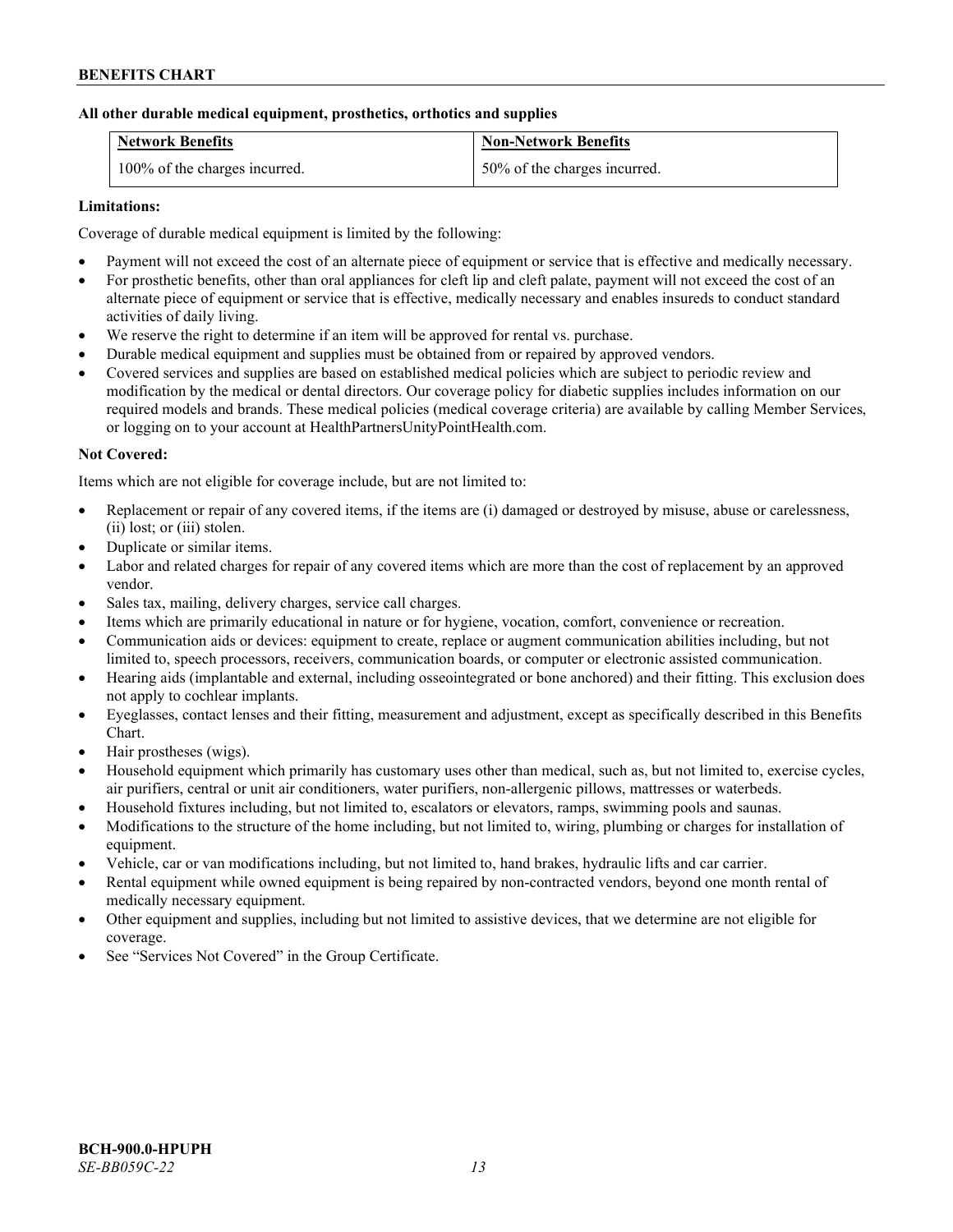# **EMERGENCY AND URGENTLY NEEDED CARE SERVICES**

# **Covered Services:**

We cover services for emergency care and urgently needed care if the services are otherwise eligible for coverage under this Benefits Chart.

**Urgently needed care.** These are services to treat an unforeseen illness or injury, which are required in order to prevent a serious deterioration in your health, and which cannot be delayed until the next available clinic or office hours.

### **Urgently needed care at clinics**

| <b>Network Benefits</b>       | <b>Non-Network Benefits</b> |
|-------------------------------|-----------------------------|
| 100% of the charges incurred. | See Network Benefits.       |

**Emergency care.** These are services to treat: (1) the sudden, unexpected onset of illness or injury which, if left untreated or unattended until the next available clinic or office hours, would result in hospitalization, or (2) a condition requiring professional health services immediately necessary to preserve life or stabilize health, or with respect to a pregnant woman having contractions, that there is inadequate time to safely transfer the woman to another hospital for delivery or that a transfer may pose a threat to the health or safety of the woman or unborn child. Emergency care includes emergency services as defined in Division BB, Title I, Section 102 of the Consolidated Appropriations Act of 2021. Emergency care also includes an immediate response service available on a 24-hour, seven-day-a-week basis for each child, or person, having a psychiatric crisis, a mental health crisis, or a mental health emergency.

When reviewing claims for coverage of emergency services, our medical director will take into consideration a reasonable layperson's belief that the circumstances required immediate medical care that could not wait until the next working day or next available clinic appointment.

Under the No Surprises Act, Non-Network emergency care providers may not bill patients for more than their cost-sharing responsibility for the corresponding Network service

#### **Emergency care in a hospital emergency room, including professional services of a physician**

| <b>Network Benefits</b>       | <b>Non-Network Benefits</b> |
|-------------------------------|-----------------------------|
| 100% of the charges incurred. | See Network Benefits.       |

**Inpatient emergency care in a hospital, including post-stabilization services as required under the federal No Surprises Act and its implementing regulations**

| <b>Network Benefits</b>       | <b>Non-Network Benefits</b> |
|-------------------------------|-----------------------------|
| 100% of the charges incurred. | See Network Benefits.       |

## **Not Covered:**

See "Services Not Covered" in the Group Certificate.

# **GENE THERAPY**

#### **Covered Services:**

We cover gene therapy treatment that meets our current medical coverage criteria.

| <b>Network Benefits</b>                                                                                                                                                                                  | <b>Non-Network Benefits</b> |
|----------------------------------------------------------------------------------------------------------------------------------------------------------------------------------------------------------|-----------------------------|
| Coverage level is same as corresponding Network<br>Benefits, depending on type of service provided, such<br>as Office Visits for Illness or Injury, Inpatient or<br><b>Outpatient Hospital Services.</b> | No coverage.                |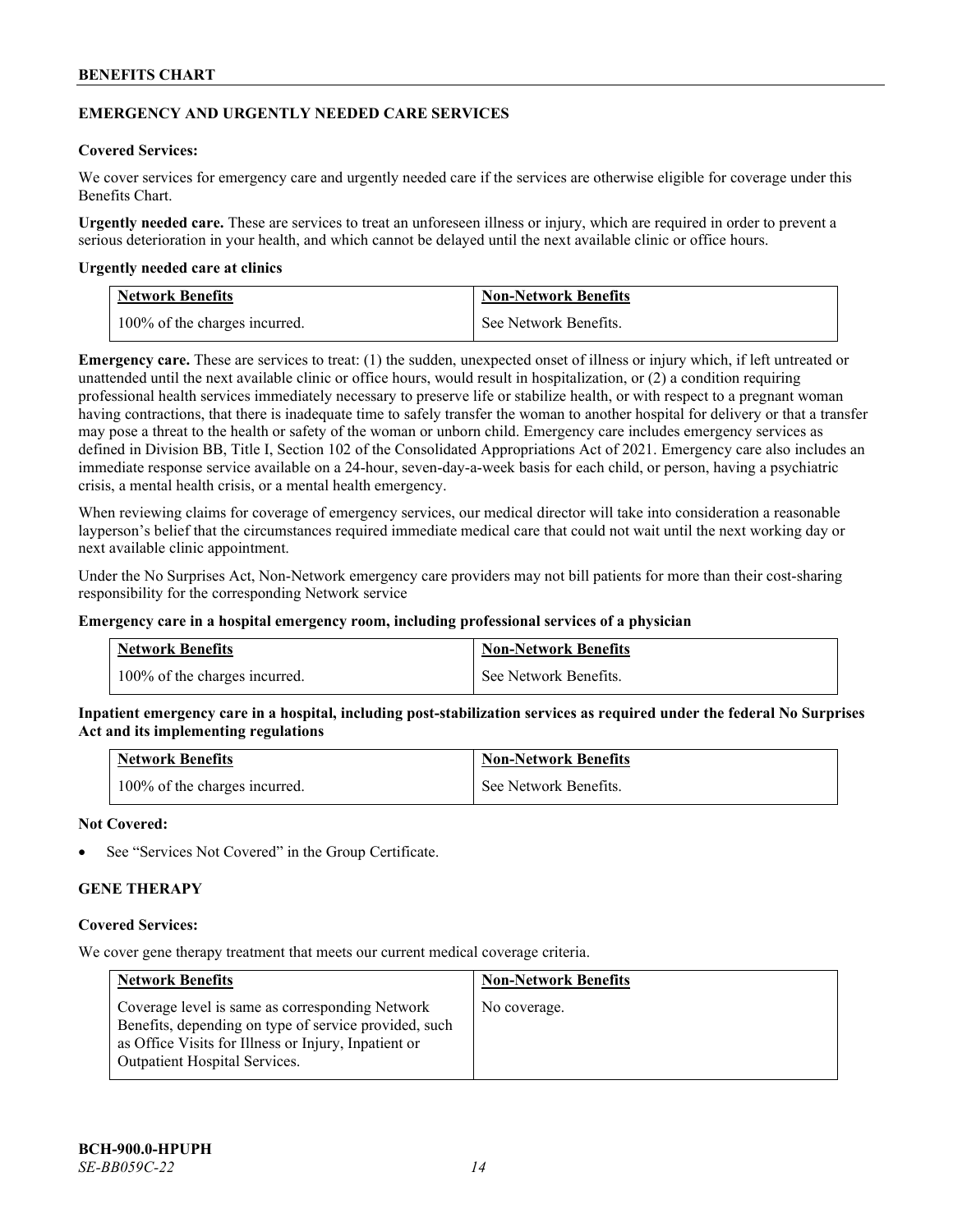# **Limitations:**

- Gene therapy must be provided by a designated provider.
- Specific types of gene therapy are limited to therapies and conditions specified in our medical coverage criteria.

# **Not Covered:**

See "Services Not Covered" in the Group Certificate.

# **HEALTH EDUCATION**

# **Covered Services:**

We cover education for preventive services and education for the management of chronic health problems (such as diabetes). Coverage includes medical nutrition therapy, that is provided by a certified, registered, or licensed health care professional working in a program consistent with the national standards of diabetes self-management education as established by the American Diabetes Association.

| <b>Network Benefits</b>                                     | <b>Non-Network Benefits</b>  |
|-------------------------------------------------------------|------------------------------|
| 100% of the charges incurred.<br>Deductible does not apply. | 50% of the charges incurred. |

# **Not Covered:**

See "Services Not Covered" in the Group Certificate.

# **HOME HEALTH SERVICES**

# **Covered Services:**

We cover the following services:

- Skilled nursing treatment in the home intended to provide a safe transition from other levels of care;
- Physical therapy, occupational therapy, speech therapy, respiratory therapy and other therapeutic services;
- Non-routine prenatal and postnatal services;
- Routine postnatal well child visits as described in the coverage criteria;
- Phototherapy services for newborns;
- Home health aide services and other eligible home health services when provided in your home if you are homebound (i.e., unable to leave home without considerable effort due to a medical condition). Lack of transportation does not constitute homebound status. For phototherapy services for newborns and high risk prenatal services, supplies and equipment are included;
- Total parenteral nutrition/intravenous ("TPN/IV") therapy, equipment, supplies and drugs in connection with IV therapy. IV line care kits are covered under Durable Medical Equipment. You do not need to be homebound to receive total parenteral nutrition/intravenous ("TPN/IV") therapy.
- Palliative care benefits. Palliative care includes symptom management, education and establishing goals of care. We waive the requirement that you be homebound for a limited number of home visits for palliative care (as shown in this Benefits Chart), if you have a life-threatening, non-curable condition which has a prognosis of survival of two years or less. Additional palliative care visits are eligible under the home health services benefit if you are homebound and meet all other requirements defined in this section.

Home health services are eligible and covered only when:

- medically necessary; and
- provided as rehabilitative care, terminal care or maternity care; and
- ordered by a physician, and included in the written home care plan.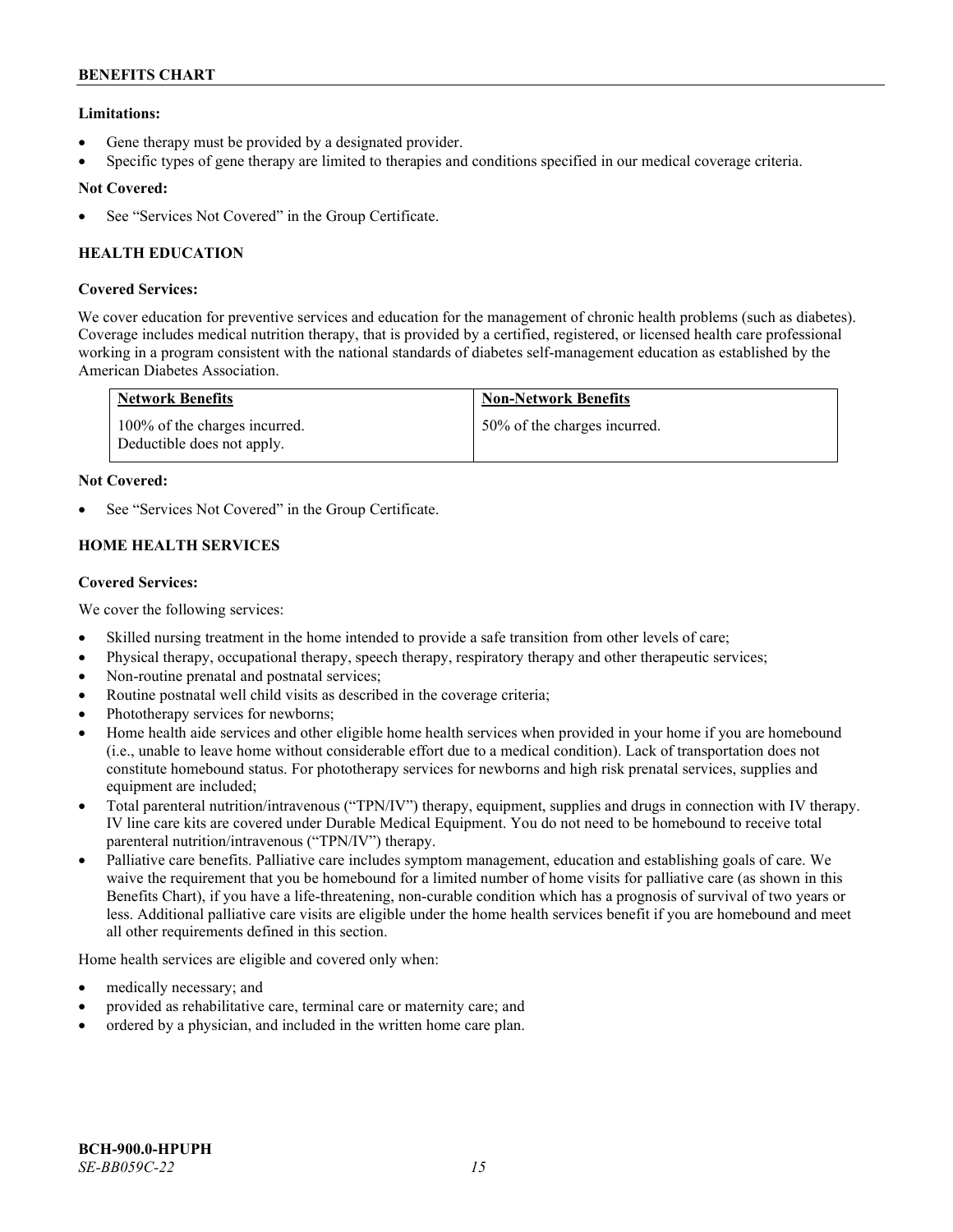**Physical therapy, occupational therapy, speech therapy, respiratory therapy, home health aide services and palliative care**

| <b>Network Benefits</b>       | <b>Non-Network Benefits</b>      |
|-------------------------------|----------------------------------|
| 100% of the charges incurred. | $150\%$ of the charges incurred. |

#### **TPN/IV therapy, skilled nursing services, non-routine prenatal/postnatal services and phototherapy**

| Network Benefits              | <b>Non-Network Benefits</b>  |
|-------------------------------|------------------------------|
| 100% of the charges incurred. | 50% of the charges incurred. |

#### **Routine postnatal well child visit**

| <b>Network Benefits</b>                                     | <b>Non-Network Benefits</b>  |
|-------------------------------------------------------------|------------------------------|
| 100% of the charges incurred.<br>Deductible does not apply. | 50% of the charges incurred. |

### **Limitations:**

- Home health services are not provided as a substitute for a primary caregiver in the home or as relief (respite) for a primary caregiver in the home. We will not reimburse family members or residents in your home for the above services.
- A service shall not be considered a skilled nursing service merely because it is performed by, or under the direct supervision of, a licensed nurse. Where a service (such as tracheotomy suctioning or ventilator monitoring) or like services, can be safely and effectively performed by a non-medical person (or self-administered), without the direct supervision of a licensed nurse, the service shall not be regarded as a skilled nursing service, whether or not a skilled nurse actually provides the service. The unavailability of a competent person to provide a non-skilled service shall not make it a skilled service when a skilled nurse provides it. Only the skilled nursing component of so-called "blended" services (i.e. services which include skilled and non-skilled components) are covered under this Benefits Chart.

#### **Not Covered:**

- Financial or legal counseling services.
- Housekeeping or meal services in your home.
- Services provided by a family member or enrollee, or a resident in the enrollee's home.
- Vocational rehabilitation and recreational or educational therapy. Recreation therapy is therapy provided solely for the purpose of recreation, including but not limited to: (a) requests for physical therapy or occupational therapy to improve athletic ability, and (b) braces or guards to prevent sports injuries.
- See "Services Not Covered" in the Group Certificate.

# **HOSPICE SERVICES**

#### **Applicable definitions:**

**Part-time.** This is up to two hours of service per day, more than two hours is considered continuous care.

**Continuous care.** This is from two to twelve hours of service per day provided by a registered nurse, licensed practical nurse, or home health aide, during a period of crisis in order to maintain a terminally ill patient at home.

**Appropriate facility.** This is a nursing home, hospice residence, or other inpatient facility.

**Custodial care related to hospice services.** This means providing assistance in the activities of daily living and the care needed by a terminally ill patient which can be provided by primary caregiver (i.e., family member or friend) who is responsible for the patient's home care.

#### **Covered Services:**

**Hospice program.** We cover the services described below if you are terminally ill and accepted as a hospice program participant. You must meet the eligibility requirements of the program, and elect to receive services through the hospice program. If you elect to receive hospice services, you do so in lieu of curative treatment for your terminal illness for the period you are enrolled in the hospice program.

**BCH-900.0-HPUPH** *SE-BB059C-22 16*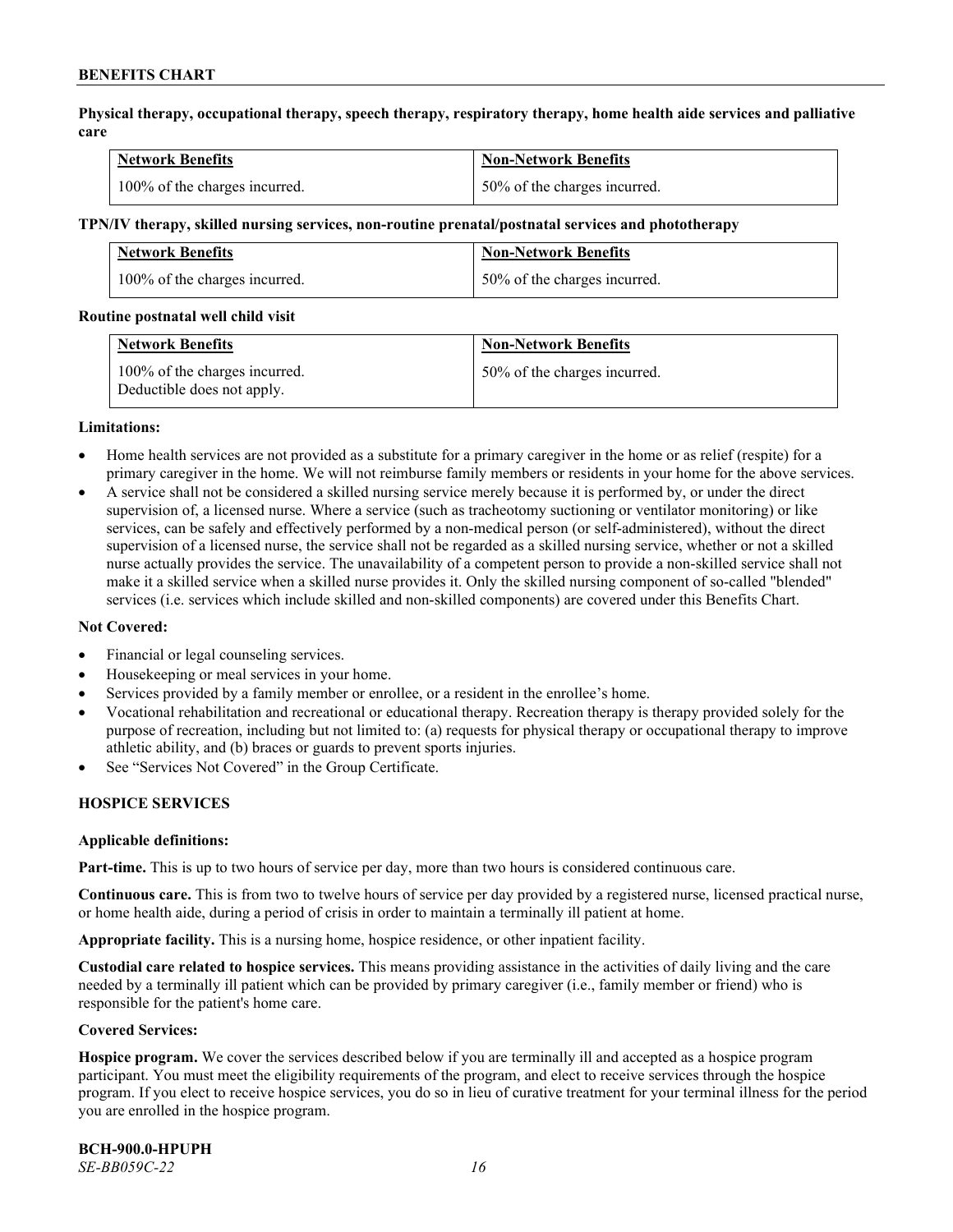**Eligibility:** In order to be eligible to be enrolled in the hospice program, you must: (1) be a terminally ill patient (prognosis of six months or less); (2) have chosen a palliative treatment focus (i.e., emphasizing comfort and supportive services rather than treatment attempting to cure the disease or condition); and (3) continue to meet the terminally ill prognosis as reviewed by our medical director or his or her designee over the course of care. You may withdraw from the hospice program at any time.

**Eligible services:** Hospice services include the following services provided in accordance with an approved hospice treatment plan.

- Inpatient services: We cover inpatient services in a hospice facility.
- Home health services:
	- o Part-time care provided in your home by an interdisciplinary hospice team (which may include a physician, nurse, social worker, and spiritual counselor) and medically necessary home health services are covered.
	- o One or more periods of continuous care in your home or in a setting which provides day care for pain or symptom management, when medically necessary, will be covered.
- Other services:
	- Respite care is covered for care in your home or in an appropriate facility, to give your primary caregivers (i.e., family members or friends) rest and/or relief when necessary in order to maintain a terminally ill patient at home.
	- o Medically necessary medications for pain and symptom management.
	- o Semi-electric hospital beds and other durable medical equipment are covered.
	- o Emergency and non-emergency care is covered.

| <b>Network Benefits</b>       | <b>Non-Network Benefits</b>  |
|-------------------------------|------------------------------|
| 100% of the charges incurred. | 50% of the charges incurred. |

Respite care is limited to five episodes, up to five days per episode. Inpatient hospice services are limited to 15 days per lifetime.

# **Not Covered:**

- Financial or legal counseling services.
- Housekeeping or meal services in your home.
- Custodial or maintenance care related to hospice services, whether provided in the home or in a nursing home.
- Any service not specifically described as covered services under this hospice services benefits.
- Any services provided by members of your family or residents in your home.
- See "Services Not Covered" in the Group Certificate.

# **HOSPITAL AND SKILLED NURSING FACILITY SERVICES**

#### **Covered Services:**

We cover services as described below.

#### **Medical or surgical hospital services**

**Inpatient hospital services:** We cover the following medical or surgical services, for the treatment of acute illness or injury, which require the level of care only provided in an acute care facility. These services must be authorized by a physician.

Inpatient hospital services include: room and board; the use of operating or maternity delivery rooms; intensive care facilities; newborn nursery facilities; general nursing care, anesthesia, laboratory and diagnostic imaging services, reconstructive surgery, radiation therapy, physical therapy, prescription drugs or other medications administered during treatment, blood and blood products (unless replaced), and blood derivatives, and other diagnostic or treatment related hospital services; physician and other professional medical and surgical services provided while in the hospital, including gender confirmation surgery that meets medical coverage criteria.

Services for items for personal convenience, such as television rental, are not covered.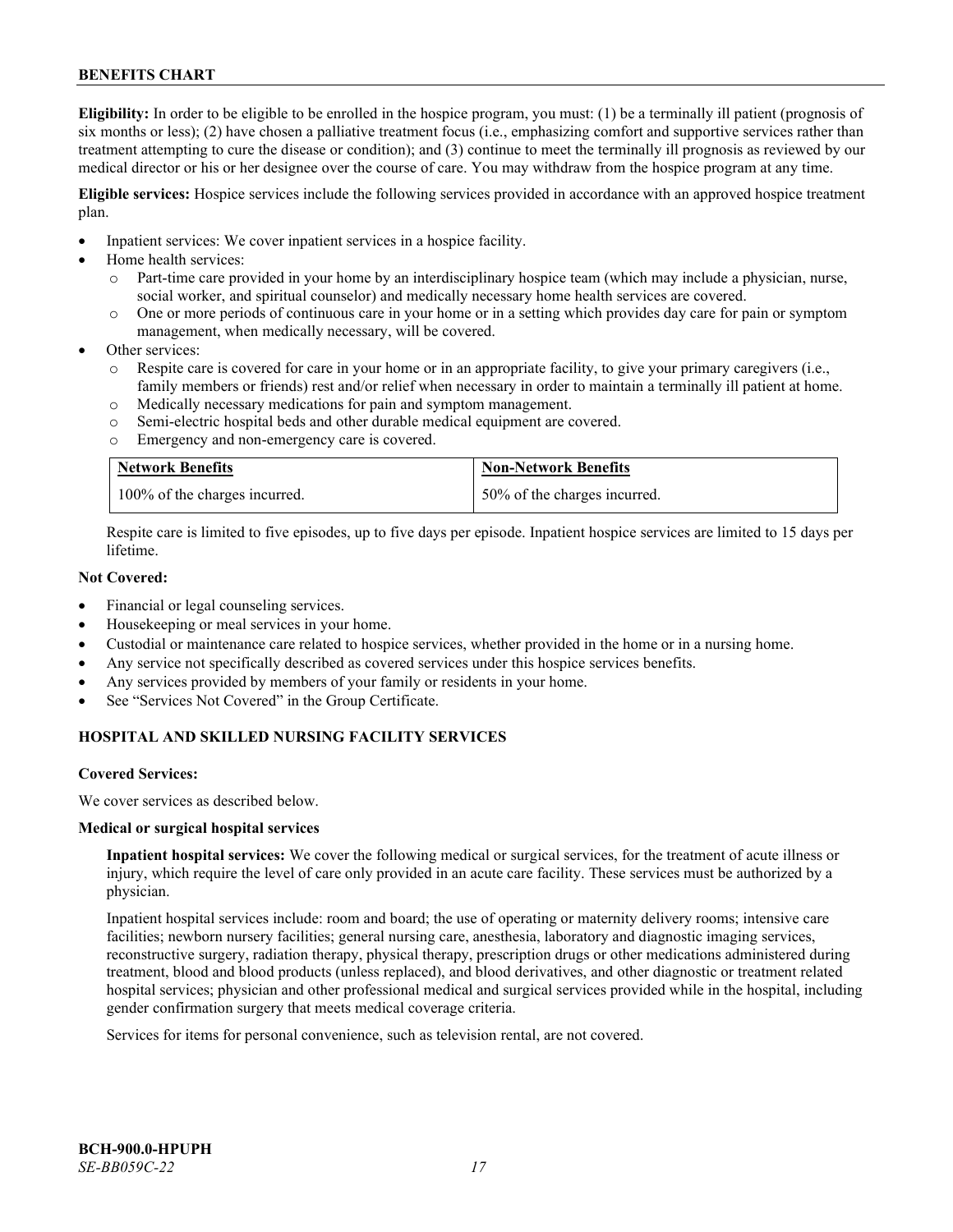Group health plans and health insurance issuers generally may not, under Federal law, restrict benefits for any hospital length of stay in connection with childbirth for the mother of newborn child to less than 48 hours following a vaginal delivery, or less than 96 hours following a caesarean section, excluding day of delivery. However, Federal law generally does not prohibit the mother's or newborn's attending provider, after consulting with the mother, from discharging the mother or her newborn earlier than 48 hours (or 96 hours as applicable). In any case plans and issuers may not, under Federal law, require that a provider obtain authorization from the plan or the insurance issuer for prescribing a length of stay not in excess of 48 hours (or 96 hours). A post-discharge follow-up visit is covered under the "Home Health Services" section under "Routine postnatal well child visit".

| <b>Network Benefits</b>       | <b>Non-Network Benefits</b>  |
|-------------------------------|------------------------------|
| 100% of the charges incurred. | 50% of the charges incurred. |

Each insured's admission or confinement, including that of a newborn child, is separate and distinct from the admission or confinement of any other insured.

**Outpatient hospital, ambulatory care or surgical facility services:** We cover the following medical and surgical services, for diagnosis or treatment of illness or injury on an outpatient basis. These services must be authorized by a physician.

Outpatient services include: use of operating rooms, maternity delivery rooms or other outpatient departments, rooms or facilities; and the following outpatient services: general nursing care, anesthesia, laboratory and diagnostic imaging services, reconstructive surgery, dialysis, radiation therapy, physical therapy, drugs administered during treatment, blood and blood products (unless replaced), and blood derivatives, and other diagnostic or treatment related outpatient services; physician and other professional medical and surgical services provided while an outpatient, including gender confirmation surgery that meets medical coverage criteria.

To see the benefit level for diagnostic imaging services, laboratory services and physical therapy, see the benefits under diagnostic imaging services, laboratory services and physical therapy.

| <b>Network Benefits</b>       | <b>Non-Network Benefits</b>  |
|-------------------------------|------------------------------|
| 100% of the charges incurred. | 50% of the charges incurred. |

**Skilled nursing facility care:** We cover room and board, daily skilled nursing and related ancillary services for post-acute treatment and rehabilitative care of illness or injury that meets medical coverage criteria. We also cover the costs of skilled nursing care in a hospital if the level of care needed by the insured has been reclassified from acute care to skilled nursing care and no designated skilled nursing care beds or swing beds are available in the hospital or in another hospital or health care facility within a thirty-mile radius of the hospital.

| <b>Network Benefits</b>       | <b>Non-Network Benefits</b>  |
|-------------------------------|------------------------------|
| 100% of the charges incurred. | 50% of the charges incurred. |

# **Not Covered:**

- Services for items for personal convenience, such as television rental, are not covered.
- See "Services Not Covered" in the Group Certificate.

# **INFERTILITY DIAGNOSIS**

#### **Covered Services:**

We cover the diagnosis of infertility. These services include diagnostic procedures and tests provided in connection with an infertility evaluation, office visits and consultations to diagnose infertility.

| <b>Network Benefits</b>       | <b>Non-Network Benefits</b>  |
|-------------------------------|------------------------------|
| 100% of the charges incurred. | 50% of the charges incurred. |

Coverage is limited to office visits and consultations to diagnose infertility. Treatment is not covered.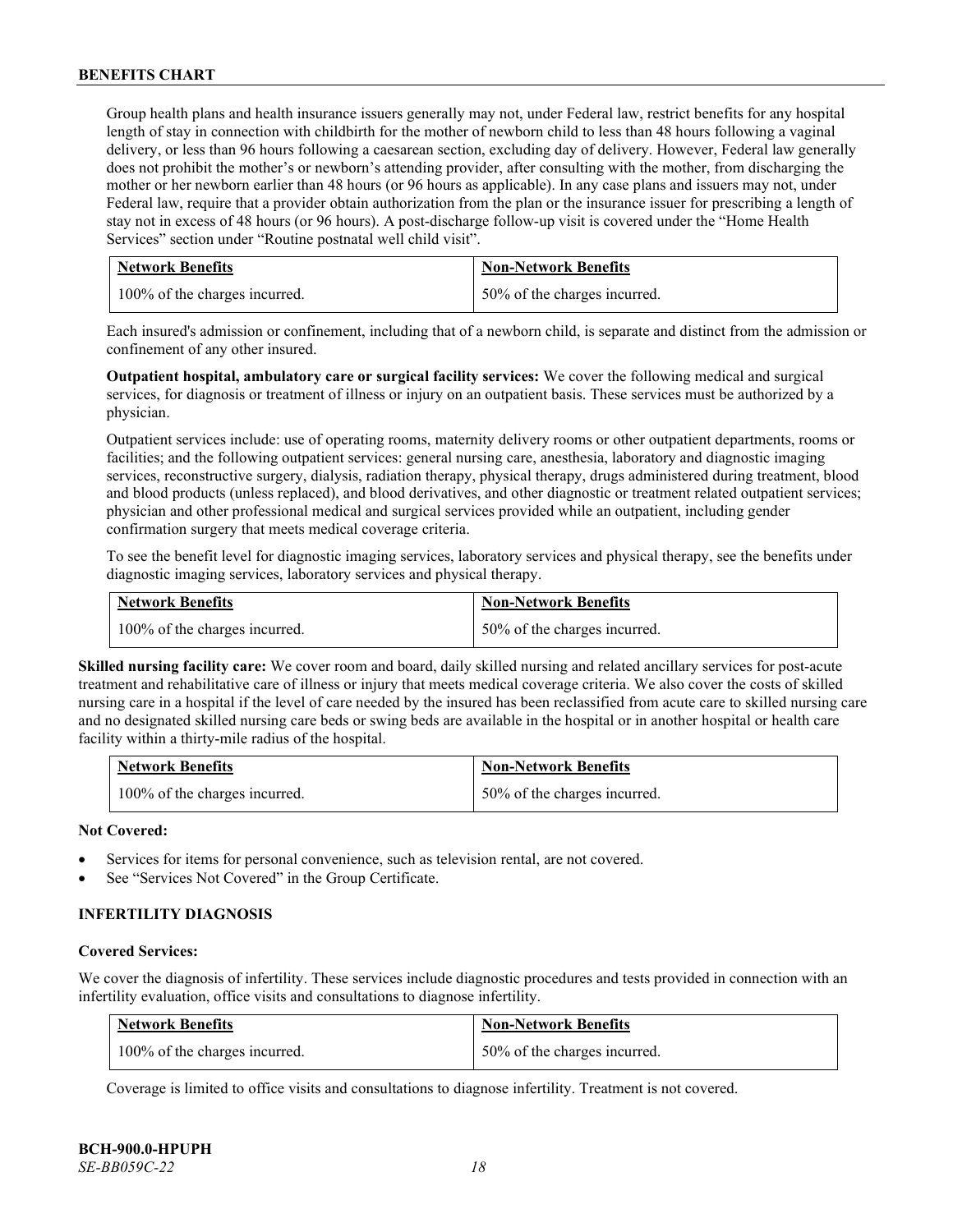# **Not Covered:**

- Infertility/fertility treatment, including but not limited to, office visits, laboratory services, diagnostic imaging services and fertility drugs; reversal of sterilization; and sperm, ova or embryo acquisition, retrieval or storage; however, we cover office visits and consultations to diagnose infertility.
- Services related to the establishment of surrogate pregnancy and fees for a surrogate. However, pregnancy and maternity services are covered for an insured under this Benefits Chart, including a surrogate pregnancy.
- See "Services Not Covered" in the Group Certificate.

# **LABORATORY SERVICES**

# **Covered Services:**

We cover laboratory tests when ordered by a provider and provided in a clinic or outpatient hospital facility (to see the benefit level for inpatient hospital or skilled nursing facility services, see benefits under Inpatient Hospital and Skilled Nursing Facility Services).

### **Prostate-specific antigen (PSA) testing**

| Network Benefits              | Non-Network Benefits          |
|-------------------------------|-------------------------------|
| 100% of the charges incurred. | 150% of the charges incurred. |

### **All other laboratory services**

### **Services for illness or Injury**

| <b>Network Benefits</b>       | <b>Non-Network Benefits</b>  |
|-------------------------------|------------------------------|
| 100% of the charges incurred. | 50% of the charges incurred. |

#### **Preventive services**

Laboratory services associated with preventive services are covered at the benefit level shown in the "Preventive Services" section of this Benefits Chart.

# **Not Covered:**

See "Services Not Covered" in the Group Certificate.

# **MASTECTOMY RECONSTRUCTION BENEFIT**

#### **Covered Services:**

We cover reconstruction of the breast on which the mastectomy has been performed; surgery and reconstruction of the other breast to produce symmetrical appearance, and prostheses and physical complications of all stages of mastectomy, including lymphedemas.

| <b>Network Benefits</b>                              | <b>Non-Network Benefits</b>                           |
|------------------------------------------------------|-------------------------------------------------------|
| Coverage level is same as corresponding Network      | Coverage level is same as corresponding Non-Network   |
| Benefits, depending on type of service provided such | Benefits, depending on type of service provided, such |
| as Office Visits for Illness or Injury, Inpatient or | as Office Visits for Illness or Injury, Inpatient or  |
| Outpatient Hospital Services.                        | Outpatient Hospital Services.                         |

### **Not Covered:**

See "Services Not Covered" in the Group Certificate.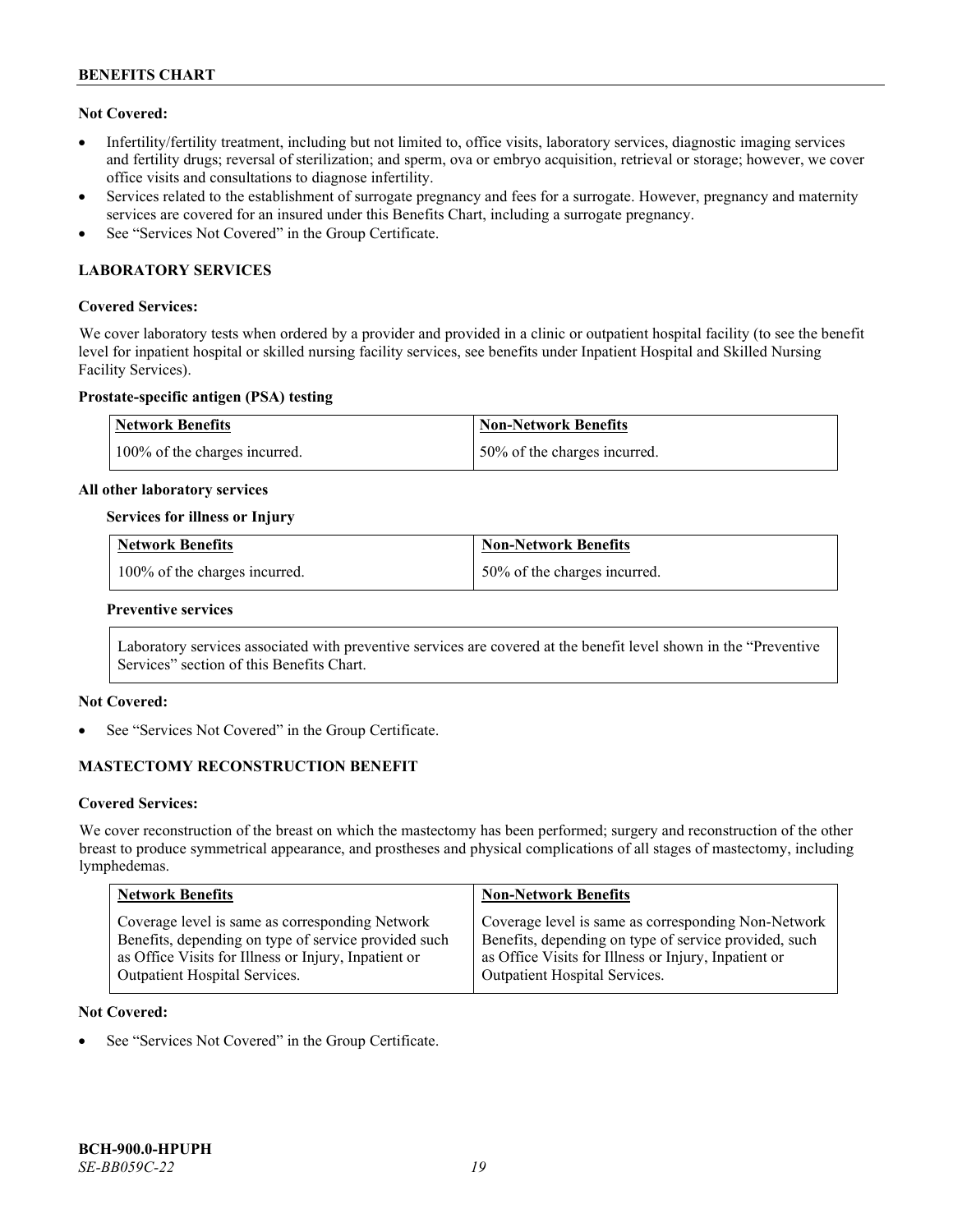# **MEDICATION THERAPY DISEASE MANAGEMENT PROGRAM**

# **Covered Services:**

If you meet our criteria for coverage, you may qualify for our medication therapy disease management program.

The program covers consultations with a designated pharmacist.

Covered services are based on established medical policies, which are subject to periodic review and modification by the medical directors. These medical policies (medical coverage criteria) are available by logging on to your account at [HealthPartnersUnityPointHealth.com](https://www.healthpartnersunitypointhealth.com/) or by calling Member Services.

| <b>Network Benefits</b>                                     | <b>Non-Network Benefits</b> |
|-------------------------------------------------------------|-----------------------------|
| 100% of the charges incurred.<br>Deductible does not apply. | No coverage.                |

# **Not Covered:**

See "Services Not Covered" in the Group Certificate.

# **OFFICE VISITS FOR ILLNESS OR INJURY**

### **Covered Services:**

We cover the following when medically necessary: professional medical and surgical services and related supplies, including biofeedback, of physicians and other health care providers; obstetric/gynecological (OB/GYN) services, blood and blood products (unless replaced) and blood derivatives.

We cover diagnosis and treatment of illness or injury to the eyes. Where contact or eyeglass lenses are prescribed as medically necessary for the post-operative treatment of cataracts or for the treatment of aphakia, acute or chronic corneal pathology, or keratoconus, we cover the initial evaluation, lenses and fitting. Insureds must pay for lens replacement beyond the initial pair.

We cover allergy testing based on established medical policies.

Services received via video, e-visits or telephone are covered under the "Telehealth/Telemedicine Services" section of this Benefits Chart.

# **Office visits**

| <b>Network Benefits</b>       | <b>Non-Network Benefits</b>  |
|-------------------------------|------------------------------|
| 100% of the charges incurred. | 50% of the charges incurred. |

#### **Convenience clinics**

| <b>Network Benefits</b>       | <b>Non-Network Benefits</b>  |
|-------------------------------|------------------------------|
| 100% of the charges incurred. | 50% of the charges incurred. |

#### **Injections administered in a physician's office, other than immunizations**

#### **Allergy injections**

| <b>Network Benefits</b>       | <b>Non-Network Benefits</b>  |
|-------------------------------|------------------------------|
| 100% of the charges incurred. | 50% of the charges incurred. |

#### **All other injections**

| <b>Network Benefits</b>       | <b>Non-Network Benefits</b>  |
|-------------------------------|------------------------------|
| 100% of the charges incurred. | 50% of the charges incurred. |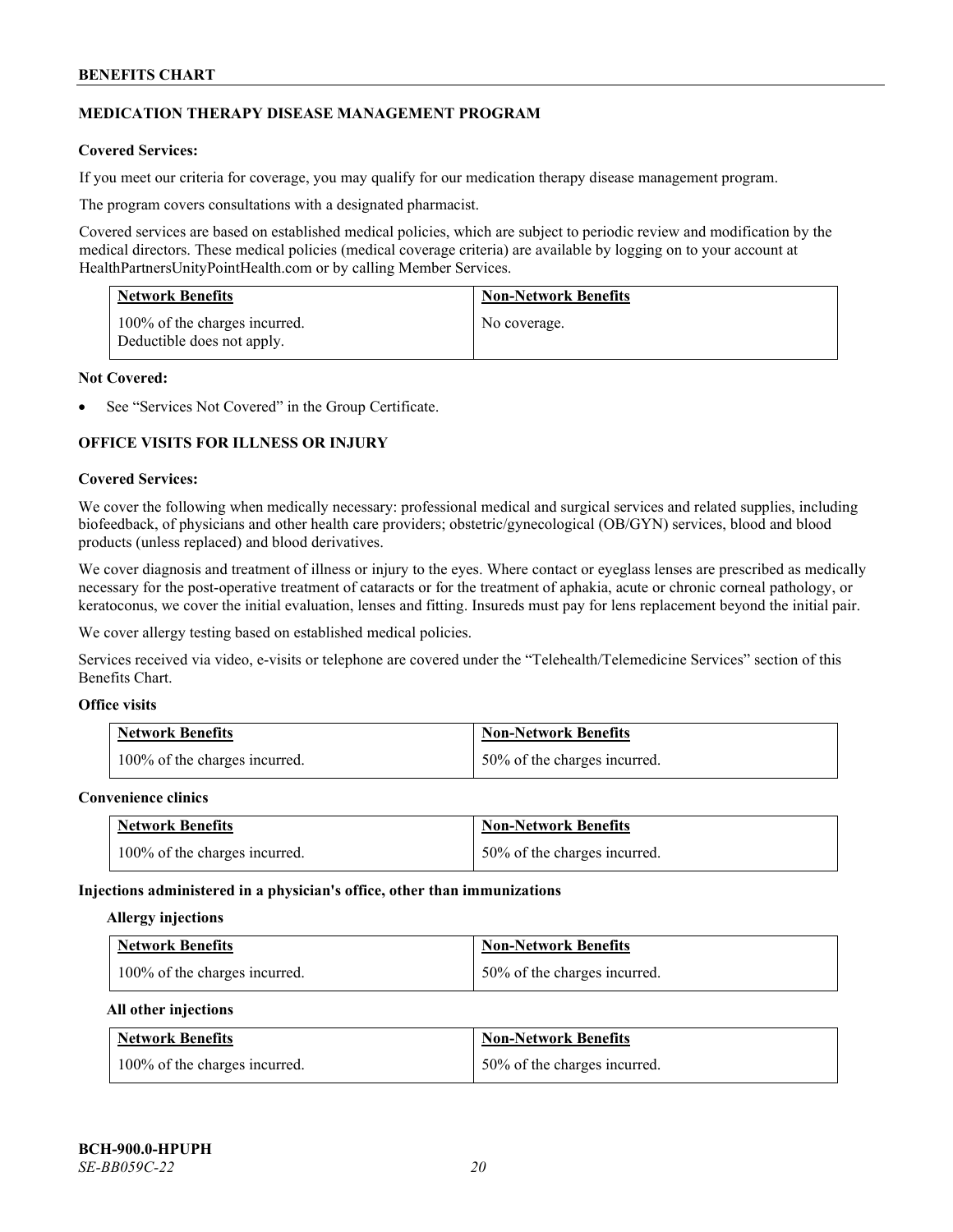# **Not Covered:**

- Court ordered treatment.
- See "Services Not Covered" in the Group Certificate.

# **PEDIATRIC EYEWEAR**

# **Covered Services:**

We cover pediatric eyewear for children.

Routine eye exams are covered under the "Preventive Services" section of this Benefits Chart.

| <b>Network Benefits</b>       | <b>Non-Network Benefits</b> |
|-------------------------------|-----------------------------|
| 100% of the charges incurred. | No coverage.                |

# **Limitations:**

- Coverage under this provision will continue until the end of the month in which the child turns age 19.
- Limited to one of the following per calendar year:
	- o one pair of eyeglasses, including one set of prescription lenses, frames from our designated eyewear collection, and anti-scratch coating; or
	- o one pair of non-disposable contact lenses; or
	- a one-year supply of disposable contact lenses.
- Contact lens fittings are limited to two per calendar year.

# **Not Covered:**

- Frames that are not included in our designated eyewear collection. However, one pair of lenses will be covered if an insured chooses frames outside our designated eyewear collection.
- More than one pair of lenses or frames or non-disposable contacts per calendar year, regardless of the reason. This includes replacement of eyeglasses or contact lenses due to loss, breakage, theft, or change in prescription.
- Safety glasses or goggles for sports or vocational reasons.
- Upgrades including, but not limited to, UV protection and no-line multifocal lenses.
- See "Services Not Covered" in the Group Certificate.

# **PHYSICAL THERAPY, OCCUPATIONAL THERAPY AND SPEECH THERAPY**

# **Covered Services:**

We cover the following physical therapy, occupational therapy and speech therapy services:

- Medically necessary rehabilitative care to correct the effects of illness or injury.
- Habilitative care rendered for congenital, developmental or medical conditions which have significantly limited the successful initiation of normal speech and normal motor development.

Massage therapy which is performed in conjunction with other treatment/modalities by a physical or occupational therapist, is part of a prescribed treatment plan and is not billed separately is covered.

We cover services provided in a clinic. We also cover physical therapy provided in an outpatient hospital facility. To see the benefit level for inpatient hospital or skilled nursing facility services, see benefits under the "Inpatient Hospital and Skilled Nursing Facility Services" section in this Benefits Chart.

# **Rehabilitative care**

| <b>Network Benefits</b>       | <b>Non-Network Benefits</b>  |
|-------------------------------|------------------------------|
| 100% of the charges incurred. | 50% of the charges incurred. |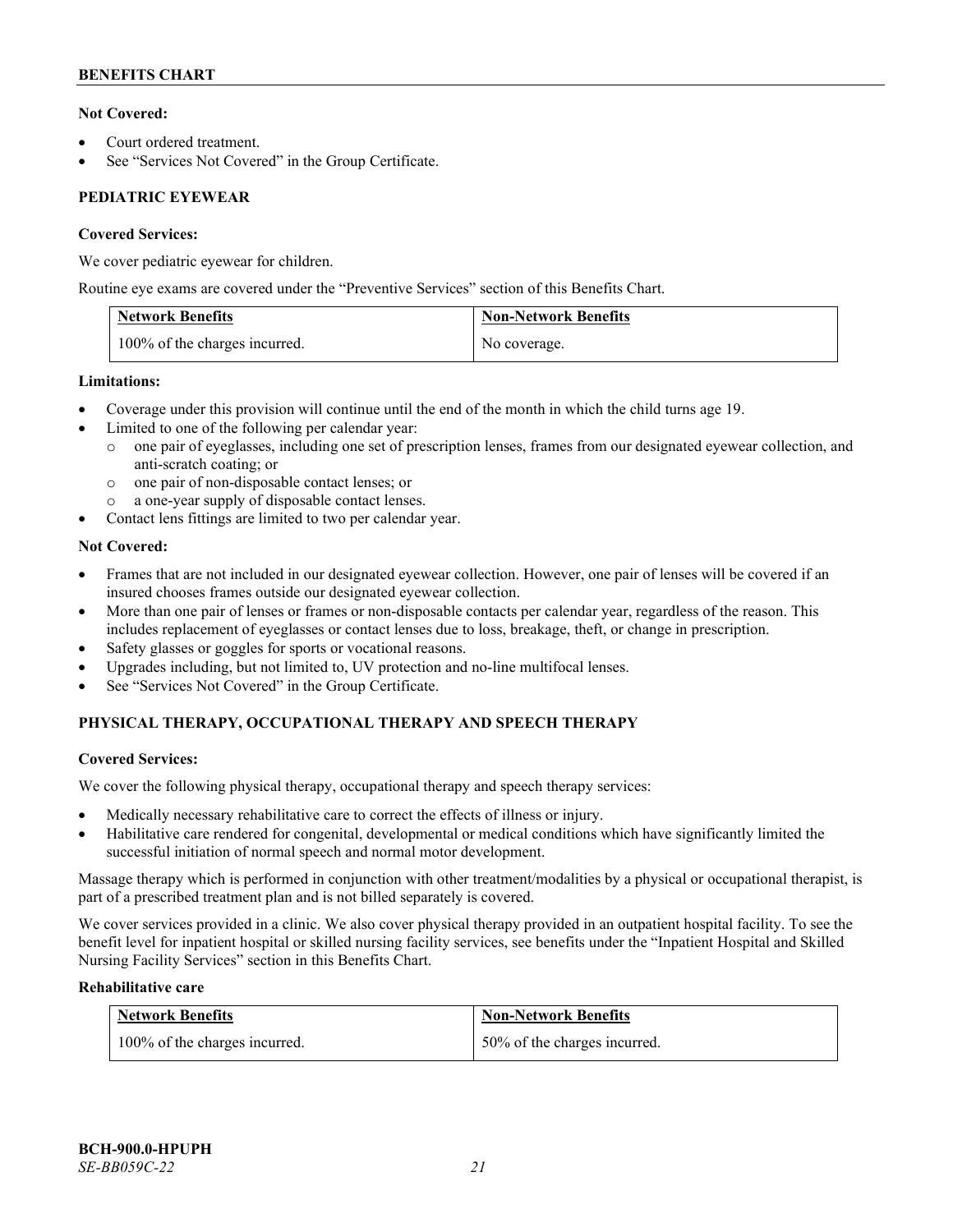### **Habilitative care**

| <b>Network Benefits</b>       | <b>Non-Network Benefits</b>  |
|-------------------------------|------------------------------|
| 100% of the charges incurred. | 50% of the charges incurred. |

# **Not Covered:**

- Massage therapy for the purpose of comfort or convenience of the insured.
- See "Services Not Covered" in the Group Certificate.

# **PRE-DIABETES DISEASE MANAGEMENT PROGRAM**

### **Covered Services:**

If you meet our criteria for coverage, you may qualify for the Pre-diabetes Disease Management program through Omada Health. The program covers group health coaching which focuses on weight loss, exercise, behavior modification and health education at select locations determined by the plan.

| Network Benefits                                            | <b>Non-Network Benefits</b> |
|-------------------------------------------------------------|-----------------------------|
| 100% of the charges incurred.<br>Deductible does not apply. | Not applicable.             |

### **Not Covered:**

See "Services Not Covered" in the Group Certificate.

# **PRESCRIPTION DRUG SERVICES**

#### **Covered Services:**

We cover prescription drugs and medications, which can be self-administered or are administered in a physician's office. We cover off-label use of formulary drugs to treat cancer if the drug is recognized for the treatment of cancer in an authoritative compendia used by the Medicare program and when an appropriate level of evidence or medical necessity is met.

# **For Network Benefits, drugs and medications must be obtained at a Network Pharmacy.**

**If a copayment is required, you must pay one copayment for each 31-day supply, or portion thereof, unless otherwise indicated below.**

# **Outpatient drugs (except as specified below)**

| <b>Network Benefits</b>                                                                                                                                     | <b>Non-Network Benefits</b>  |
|-------------------------------------------------------------------------------------------------------------------------------------------------------------|------------------------------|
| 100% of the charges incurred for formulary drugs.                                                                                                           | 50% of the charges incurred. |
| Formulary insulin is considered preventive and is not<br>subject to the deductible. In no event will your cost for<br>a formulary insulin drug exceed \$25. |                              |
| Non-formulary drugs are covered at 80% of the<br>charges incurred.                                                                                          |                              |

#### **Mail order drugs**

| <b>Network Benefits</b>                                                                                                                                                                                                                               | <b>Non-Network Benefits</b>                                                                                                |
|-------------------------------------------------------------------------------------------------------------------------------------------------------------------------------------------------------------------------------------------------------|----------------------------------------------------------------------------------------------------------------------------|
| For your convenience, you may also get up to a 93-day<br>supply of outpatient prescription drugs that can be self-<br>administered through the designated mail order service.<br>Specialty drugs are not available through the mail order<br>service. | Mail order drugs are only available through the<br>designated mail order service.<br>See Network mail order drugs benefit. |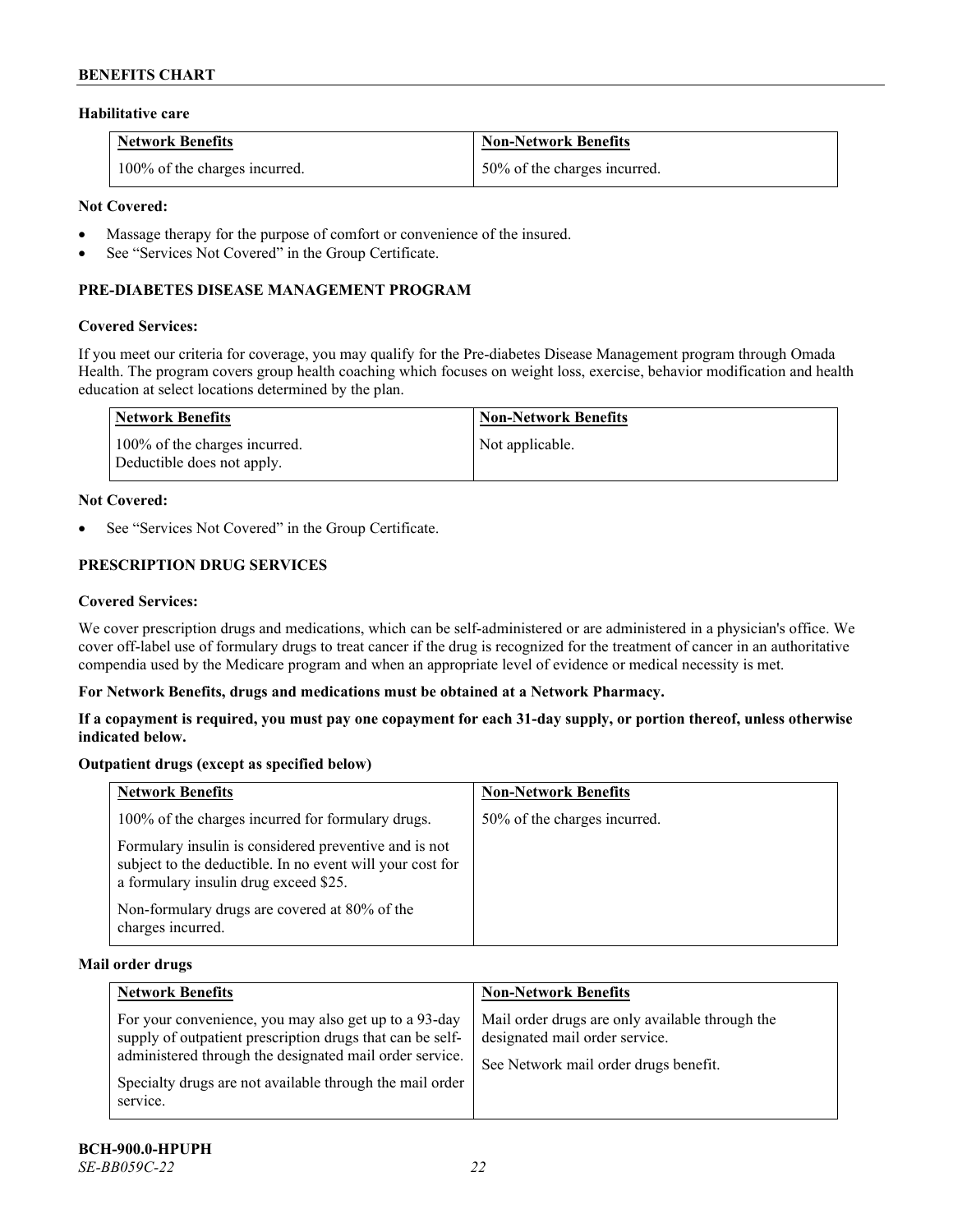# **Specialty drugs that are self-administered**

| <b>Network Benefits</b>                                                                                                                    | <b>Non-Network Benefits</b> |
|--------------------------------------------------------------------------------------------------------------------------------------------|-----------------------------|
| 100% of the charges incurred.                                                                                                              | No coverage.                |
| For Network Benefits, specialty drugs are limited to<br>drugs on the specialty drug list and must be obtained<br>from a designated vendor. |                             |

# **Drugs for treatment of growth deficiency**

| <b>Network Benefits</b>                                                                                                                            | <b>Non-Network Benefits</b>  |
|----------------------------------------------------------------------------------------------------------------------------------------------------|------------------------------|
| 100% of the charges incurred.                                                                                                                      | 50% of the charges incurred. |
| For Network Benefits, growth deficiency drugs are<br>limited to drugs on the specialty drug list and must be<br>obtained from a designated vendor. |                              |

**Tobacco cessation drugs are covered for all FDA-approved tobacco cessation drugs (including over-the-counter drugs) for a minimum of 90 days.** Must be prescribed by a physician or legally authorized health care provider and purchased at a pharmacy.

| <b>Network Benefits</b>                                     | <b>Non-Network Benefits</b>  |
|-------------------------------------------------------------|------------------------------|
| 100% of the charges incurred.<br>Deductible does not apply. | 50% of the charges incurred. |

#### **Contraceptive drugs**

| <b>Network Benefits</b>                                                                                                                                         | <b>Non-Network Benefits</b>  |
|-----------------------------------------------------------------------------------------------------------------------------------------------------------------|------------------------------|
| 100% of the charges incurred for formulary drugs.<br>Deductible does not apply.                                                                                 | 50% of the charges incurred. |
| If a physician requests that a non-formulary<br>contraceptive drug be dispensed as written, the drug<br>will be covered at 100%, not subject to the deductible. |                              |

**ACA preventive medications.** We cover preventive medications currently recommended by USPSTF with an A or B rating if they are prescribed by your medical provider and they are listed on our Commercial ACA Preventive Drug List. Preventive medications are subject to periodic review and modification. Changes would be effective in accordance with the federal rules and reflected in our current medical coverage criteria for preventive care services.

| <b>Network Benefits</b>                                     | <b>Non-Network Benefits</b>  |
|-------------------------------------------------------------|------------------------------|
| 100% of the charges incurred.<br>Deductible does not apply. | 50% of the charges incurred. |

#### **Limitations:**

- Certain drugs may require prior authorization as indicated on the formulary. We may require prior authorization for the drug and also the site where the drug will be provided. Certain drugs are subject to our utilization review process and quantity limits as indicated on our formulary.
- Certain non-formulary drugs require prior authorization. In addition, certain drugs may be subject to any quantity limits applied as part of our trial program. The trial drug program applies to new prescriptions for certain drugs which have high toxicity, low tolerance, high costs and/or high potential for waste. Trial drugs are indicated on the formulary and/or the specialty drug list. Your first fill of a trial drug may be limited to less than a month supply. If the drug is well tolerated and effective, you will receive the remainder of your first month supply.
- If an insured requests a brand name drug when there is a generic equivalent, the brand name drug will be covered up to the charge that would apply to the generic drug, minus any required copayment. If a physician requests that a brand name drug be dispensed as written, the drug will be paid at the non-formulary benefit.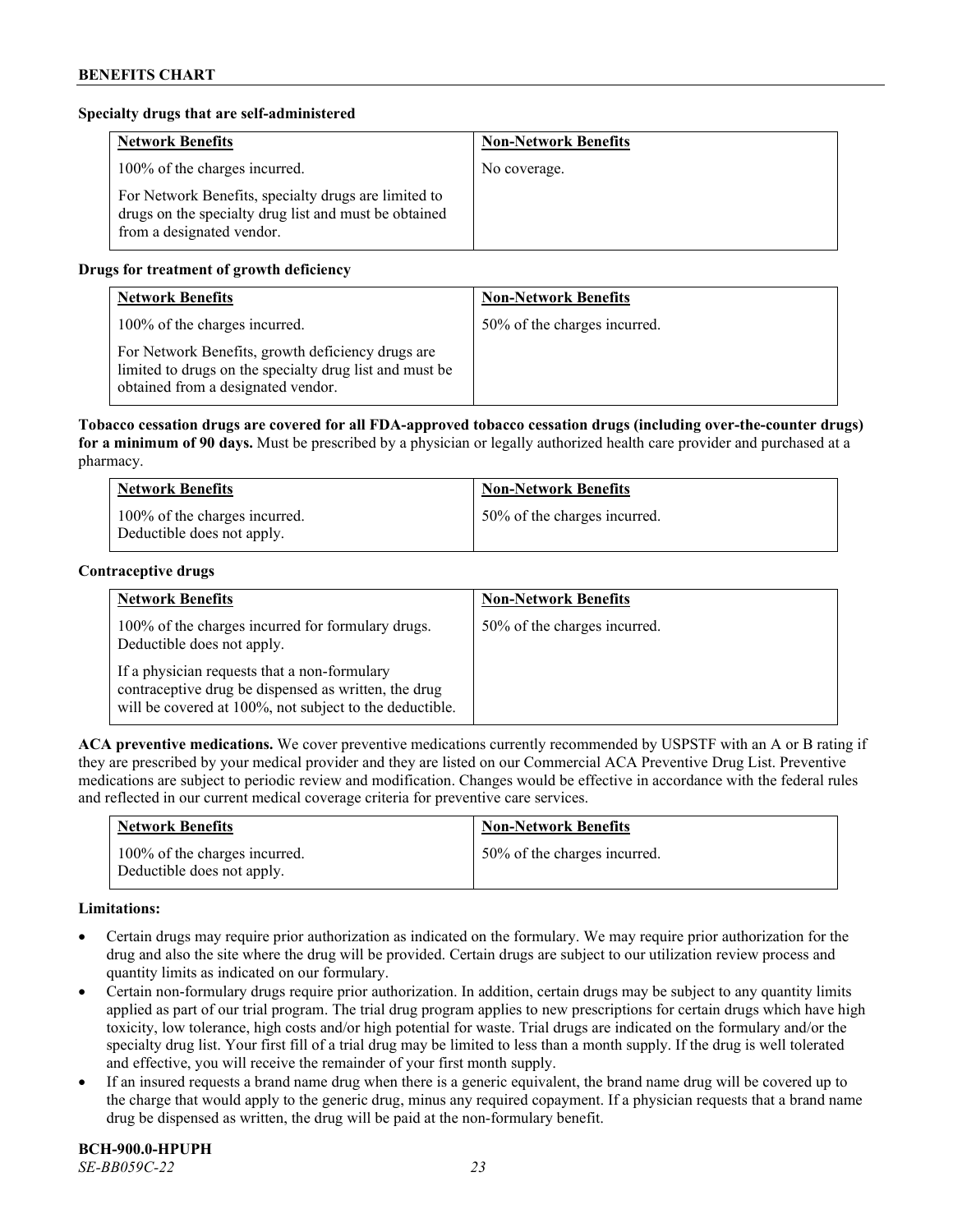- We may require insureds to try over-the-counter (OTC) drug alternatives before approving more costly formulary prescription drugs.
- Unless otherwise specified in the "Prescription Drug Services" section, you may receive up to a 31-day supply per prescription.
- A 93-day supply will be covered and dispensed only at pharmacies that participate in our extended day supply program.
- New prescriptions to treat certain chronic conditions are limited to a 31-day supply.
- No more than a 31-day supply of specialty drugs will be covered and dispensed at a time, unless it is a manufacturer supplied drug that cannot be split that supplies the insured with more than a 31-day supply.

# **Not Covered:**

- Replacement of prescription drugs, medications, equipment and supplies due to loss, damage or theft.
- Nonprescription (over the counter) drugs or medications, including, but not limited to, vitamins, supplements, homeopathic remedies, and non-FDA approved drugs, unless listed on the formulary and prescribed by a physician or legally authorized health care provider under applicable state and federal law. We cover off-label use of drugs to treat cancer as specified in the "Prescription Drug Services" section of this Benefits Chart. This exclusion does not include over-the-counter contraceptives for women as allowed under the Affordable Care Act when the insured obtains a prescription for the item. In addition, if the insured obtains a prescription, this exclusion does not include aspirin to prevent cardiovascular disease for men and women of certain ages; folic acid supplements for women who may become pregnant; fluoride chemoprevention supplements for children without fluoride in their water source; and iron supplements for children ages 6-12 months old who are at risk for anemia.
- All drugs used for sexual dysfunction.
- Fertility drugs.
- Medical cannabis.
- Drugs on the Excluded Drug List. The Excluded Drug List includes select drugs within a therapy class that are not eligible for coverage. This includes drugs that may be excluded for certain indications. The Excluded Drug List is available a[t HealthPartnersUnityPointHealth.com.](https://www.healthpartnersunitypointhealth.com/)
- Drugs that are newly approved by the FDA until they are reviewed and approved by HealthPartners UnityPoint Health Pharmacy and Therapeutics Committee.
- Medical devices approved by the FDA will not be covered under the "Prescription Drug Services" section unless they are on our formulary. Covered medical devices are generally submitted and reimbursed under your medical benefits.
- See "Services Not Covered" in the Group Certificate.

# **PREVENTIVE SERVICES**

# **Applicable definitions:**

**Routine preventive services** are routine healthcare services that include screenings, check-ups and counseling to prevent illness, disease or other health problems before symptoms occur.

**Diagnostic services** are services to help a provider understand your symptoms, diagnose illness and decide what treatment may be needed. They may be the same services that are listed as preventive services, but they are being used as diagnostic services. Your provider will determine if these services are preventive or diagnostic. These services are not preventive if received as part of a visit to diagnose, manage or maintain an acute or chronic medical condition, illness or injury. When that occurs, unless otherwise indicated below, standard deductibles, copayments or coinsurance apply.

# **Covered Services:**

We cover preventive services which meet any of the requirements under the Affordable Care Act (ACA) shown in the bulleted items below. These preventive services are covered at 100% under the network benefits with no deductible, copayments or coinsurance. If a preventive service is not required by the ACA and it is covered at a lower benefit level, it will be specified below. Preventive benefits mandated under the ACA are subject to periodic review and modification. Changes would be effective in accordance with the federal rules. Preventive services mandated by the ACA include:

- Evidence-based items or services that have in effect a rating of A or B in the current recommendations of the United States Preventive Services Task Force with respect to the individual;
- Immunizations for routine use in children, adolescents and adults that have in effect a recommendation from the Advisory Committee on Immunization Practices of the Centers for Disease Control and Prevention with respect to the individual;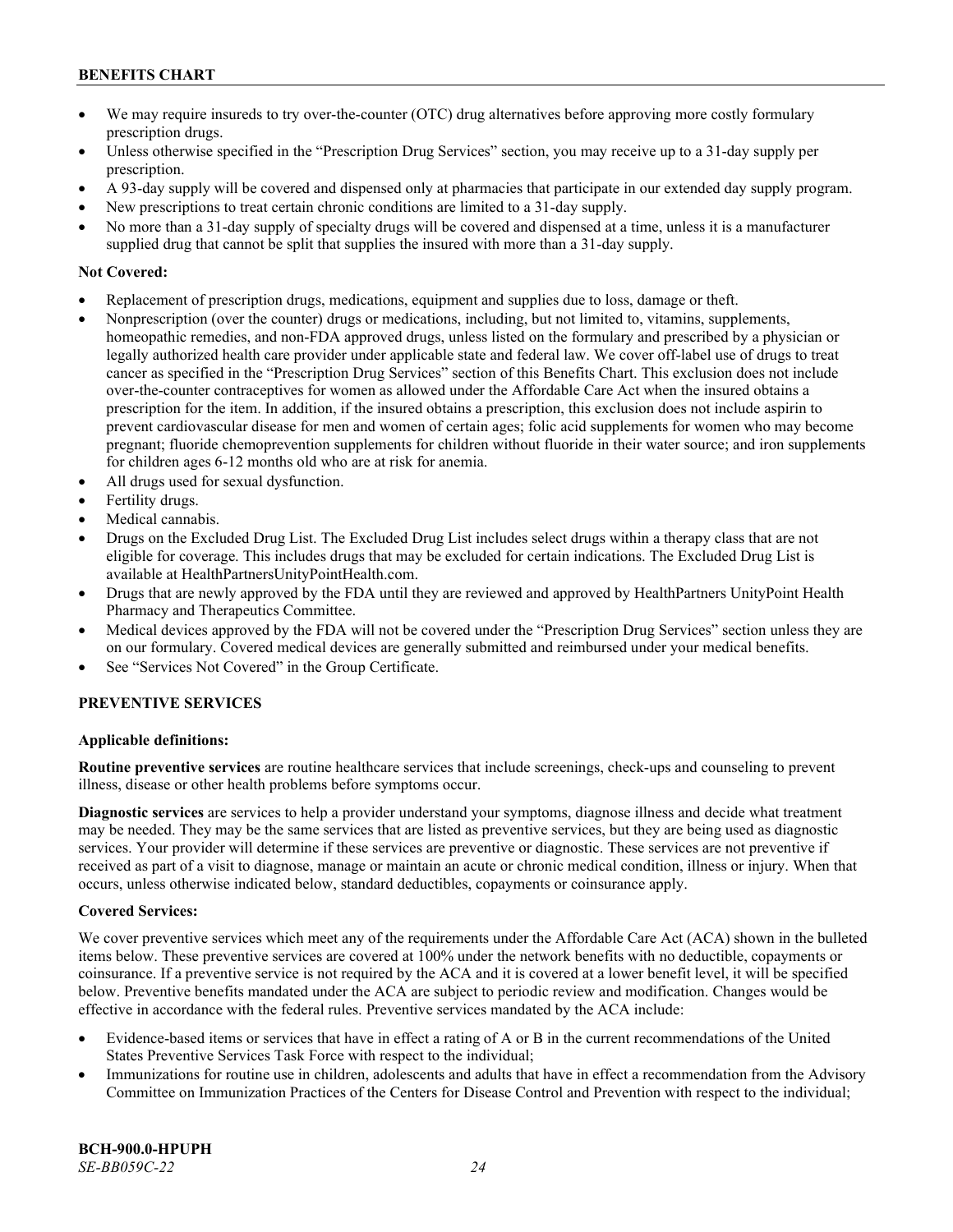- With respect to infants, children and adolescents, evidence-informed preventive care and screenings provided for in comprehensive guidelines supported by the Health Resources and Services Administration; and
- With respect to women, preventive care and screenings provided for in comprehensive guidelines supported by the Health Resources and Services Administration.

Covered services are based on established medical policies, which are subject to periodic review and modification by the medical or dental directors. These medical policies (medical coverage criteria) are available by calling Member Services, or logging on to your account at [HealthPartnersUnityPointHealth.com.](https://www.healthpartnersunitypointhealth.com/)

# **ACA and state mandated preventive services are covered as follows:**

**Routine health exams and periodic health assessments.** A physician or health care provider will counsel you as to how often health assessments are needed based on age, sex and health status. This includes screening and counseling for tobacco use and all FDA approved tobacco cessation medications including over-the-counter drugs (as shown in the "Prescription Drug Services" section).

| <b>Network Benefits</b>                                     | <b>Non-Network Benefits</b>  |
|-------------------------------------------------------------|------------------------------|
| 100% of the charges incurred.<br>Deductible does not apply. | 50% of the charges incurred. |

**Child health supervision services.** This includes pediatric preventive services such as newborn screenings, appropriate immunizations (including HPV immunizations), developmental assessments and laboratory services appropriate to the age of the child from birth to 72 months and appropriate immunizations to age 18.

| <b>Network Benefits</b>                                     | <b>Non-Network Benefits</b>  |
|-------------------------------------------------------------|------------------------------|
| 100% of the charges incurred.<br>Deductible does not apply. | 50% of the charges incurred. |

#### **Routine prenatal care and exams**

| <b>Network Benefits</b>                                     | <b>Non-Network Benefits</b>  |
|-------------------------------------------------------------|------------------------------|
| 100% of the charges incurred.<br>Deductible does not apply. | 50% of the charges incurred. |

**Routine postnatal care.** This includes health exams, assessments, education and counseling relating to the period immediately after childbirth.

| <b>Network Benefits</b>                                     | <b>Non-Network Benefits</b>  |
|-------------------------------------------------------------|------------------------------|
| 100% of the charges incurred.<br>Deductible does not apply. | 50% of the charges incurred. |

**Routine screening procedures for cancer.** This includes colorectal screening or other cancer screenings recommended by the USPSTF with an A or B rating. Women's preventive health services below describe additional routine screening procedures for cancer.

| Network Benefits                                            | <b>Non-Network Benefits</b>  |
|-------------------------------------------------------------|------------------------------|
| 100% of the charges incurred.<br>Deductible does not apply. | 50% of the charges incurred. |

**Professional voluntary family planning services.** This includes services to prevent or delay a pregnancy, including counseling and education. Services must be provided by a licensed provider.

| Network Benefits                                            | <b>Non-Network Benefits</b>  |
|-------------------------------------------------------------|------------------------------|
| 100% of the charges incurred.<br>Deductible does not apply. | 50% of the charges incurred. |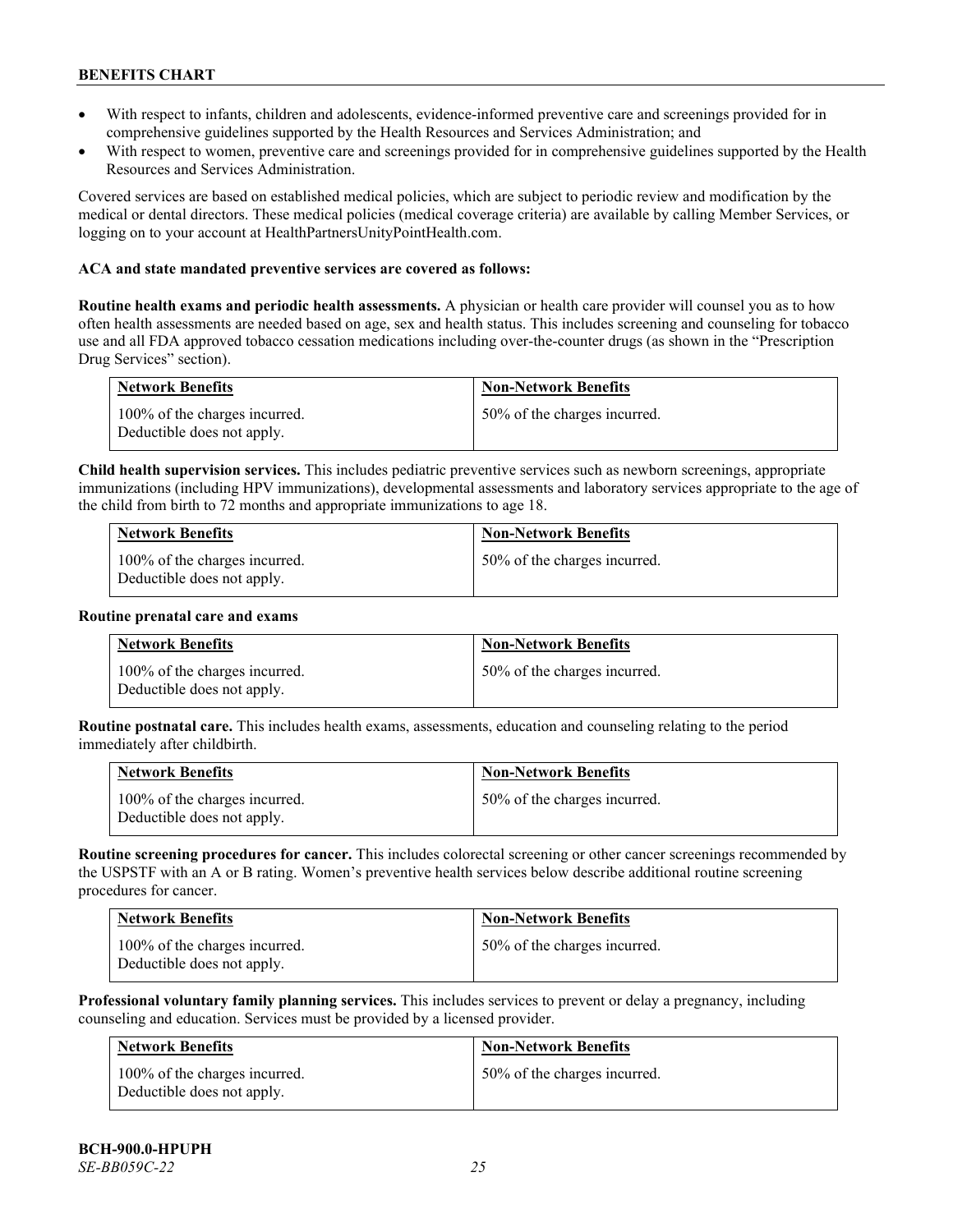#### **Adult immunizations**

| <b>Network Benefits</b>                                     | <b>Non-Network Benefits</b>  |
|-------------------------------------------------------------|------------------------------|
| 100% of the charges incurred.<br>Deductible does not apply. | 50% of the charges incurred. |

**Women's preventive health services.** This includes mammograms, screenings for cervical cancer (pap smears), breast pumps, human papillomavirus (HPV) testing, counseling for sexually transmitted infections, counseling and screening for human immunodeficiency virus (HIV), and all FDA approved contraceptive methods as prescribed by a doctor, sterilization procedures, education and counseling (see the "Prescription Drug Services" section for coverage of oral contraceptive drugs). For women whose family history is associated with an increased risk for BRCA1 or BRCA2 gene mutations, we cover genetic counseling and BRCA screening without cost sharing, if appropriate and as determined by a physician.

| <b>Network Benefits</b>                                     | <b>Non-Network Benefits</b>  |
|-------------------------------------------------------------|------------------------------|
| 100% of the charges incurred.<br>Deductible does not apply. | 50% of the charges incurred. |

**Obesity screening and management.** We cover obesity screening and counseling for all ages during a routine preventive care exam. If you are age 18 or older and have a body mass index of 30 or more, we also cover intensive obesity management to help you lose weight. Your primary care doctor can coordinate these services.

| <b>Network Benefits</b>                                     | <b>Non-Network Benefits</b>  |
|-------------------------------------------------------------|------------------------------|
| 100% of the charges incurred.<br>Deductible does not apply. | 50% of the charges incurred. |

# **In addition to any ACA or state mandated preventive services referenced above, we cover the following eligible services:**

#### **Routine eye and hearing exams**

| <b>Network Benefits</b>                                     | <b>Non-Network Benefits</b>  |
|-------------------------------------------------------------|------------------------------|
| 100% of the charges incurred.<br>Deductible does not apply. | 50% of the charges incurred. |

**Ovarian cancer surveillance tests for women who are at risk. "At risk for ovarian cancer" means (1) having a family** history that includes any of the following: one or more first-degree or second-degree relatives with ovarian cancer, clusters of female relatives with breast cancer or nonpolyposis colorectal cancer; or (2) testing positive for BRCA1 or BRCA2 mutations. "Surveillance tests for ovarian cancer" means annual screening using: CA-125 serum tumor marker testing, transvaginal ultrasound, pelvic examination or other proven ovarian cancer screening tests currently being evaluated by the federal Food and Drug Administration or by the National Cancer Institute.

| <b>Network Benefits</b>                               | <b>Non-Network Benefits</b>                           |
|-------------------------------------------------------|-------------------------------------------------------|
| Coverage level is same as corresponding Network       | Coverage level is same as corresponding Non-Network   |
| Benefits, depending on type of service provided, such | Benefits, depending on type of service provided, such |
| as Diagnostic Imaging Services, Laboratory Services   | as Diagnostic Imaging Services, Laboratory Services   |
| Office Visits for Illness or Injury or Preventive     | Office Visits for Illness or Injury or Preventive     |
| Services.                                             | Services.                                             |

# **Limitations:**

• Services are not preventive if received as part of a visit to diagnose, manage or maintain an acute or chronic medical condition, illness or injury. When that occurs, unless otherwise indicated above, standard deductibles, copayments or coinsurance apply.

# **Not Covered:**

See "Services Not Covered" in the Group Certificate.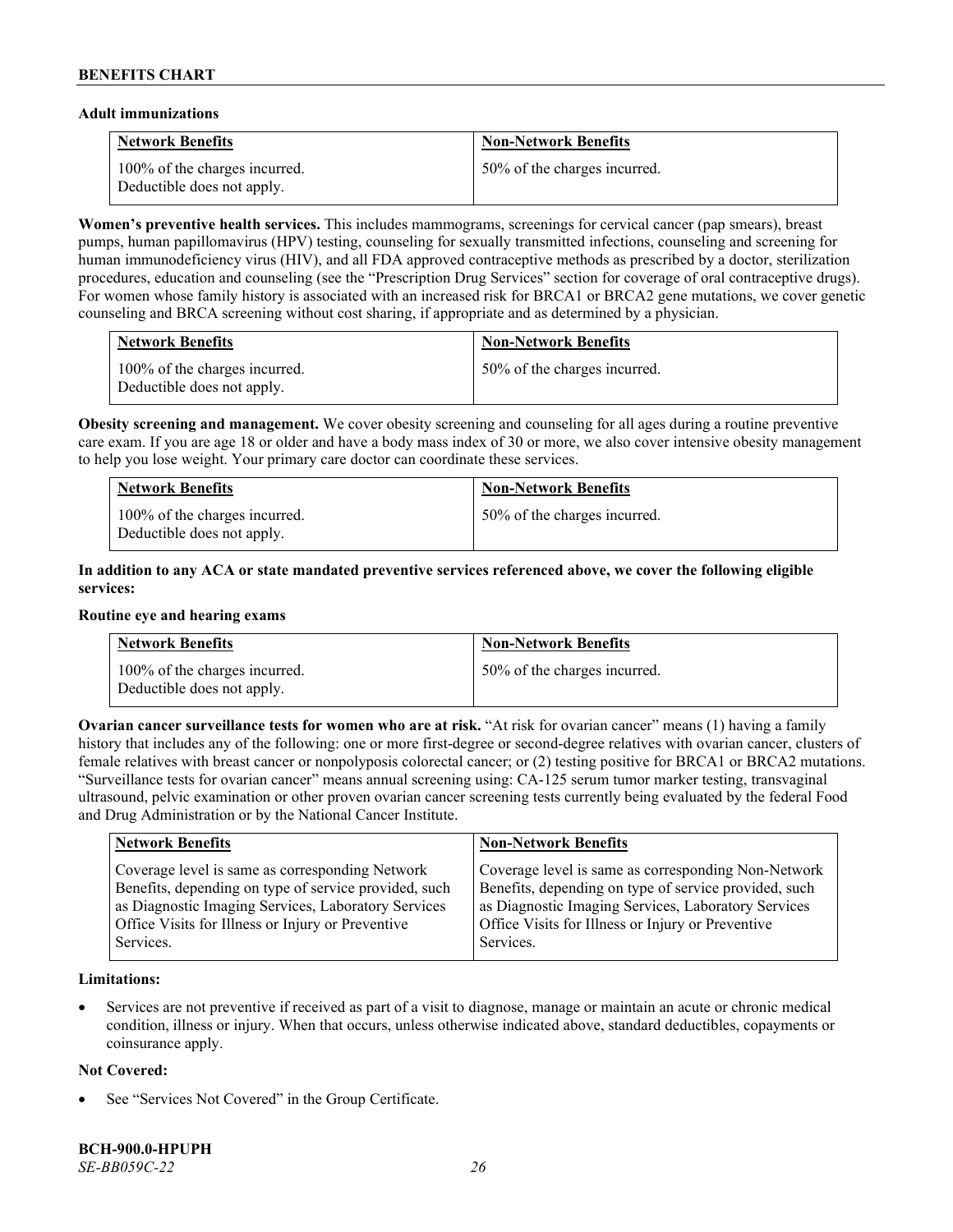# **TELEHEALTH/TELEMEDICINE SERVICES**

# **Definitions:**

**Telehealth, telemedicine, or virtual care.** This is a means of communication between a health care professional and a patient. This includes the use of secure electronic information, imaging, and communication technologies, including:

- interactive audio or audio-video
- interactive audio with store-and-forward technology
- chat-based and email-based systems
- physician-to-physician consultation
- patient education
- data transmission
- data interpretation
- digital diagnostics (algorithm-enabled diagnostic support)
- digital therapeutics (the use of personal health devices and sensors, either alone or in combination with conventional drug therapies, for disease prevention and management)

#### Services can be delivered:

Synchronously: the patient and health care professional are engaging with one another at the same time; or Asynchronously: the patient and health care professional engage with each other at different points in time.

**Telephone visits.** Live, synchronous, interactive encounters over the telephone between a patient and a healthcare provider.

**E-visit or chat-based visits.** Asynchronous online or mobile app encounters to discuss a patient's personal health information, vital signs, and other physiologic data or diagnostic images. The healthcare provider reviews and delivers a consultation, diagnosis, prescription or treatment plan after reviewing the patient's visit information.

**UnityPoint Health Virtual Care:** This is a virtual consult that you may use to receive a diagnosis and treatment for a variety of medical issues through secure video on your computer or phone. You may access the Virtual Care website at [unitypointvirtualcare.org.](https://unitypointvirtualcare.org/landing.htm)

**Virtuwell®.** This is an online service for you to receive a diagnosis and treatment for certain conditions, such as a cold, flu, ear pain and sinus infections. You may access the Virtuwell website at [Virtuwell.com.](https://www.virtuwell.com/)

**Video visits.** Live, synchronous, interactive encounters using secure web-based video between a patient and a healthcare provider.

# **Covered Services:**

The Plan covers the following methods of receiving care for services that would be eligible under the Plan if the service were provided in person.

#### **Scheduled telephone visits**

| <b>Network Benefits</b>       | <b>Non-Network Benefits</b>  |
|-------------------------------|------------------------------|
| 100% of the charges incurred. | 50% of the charges incurred. |

#### **E-visits**

#### **UnityPoint Health Virtual Care – available a[t unitypointvirtualcare.org](http://www.unitypointvirtualcare.org/)**

| <b>Network Benefits</b>       | <b>Non-Network Benefits</b> |
|-------------------------------|-----------------------------|
| 100% of the charges incurred. | Not applicable.             |

# **Access to online care through Virtuwell at [Virtuwell.com](http://www.virtuwell.com/)**

| <b>Network Benefits</b>       | <b>Non-Network Benefits</b> |
|-------------------------------|-----------------------------|
| 100% of the charges incurred. | Not applicable.             |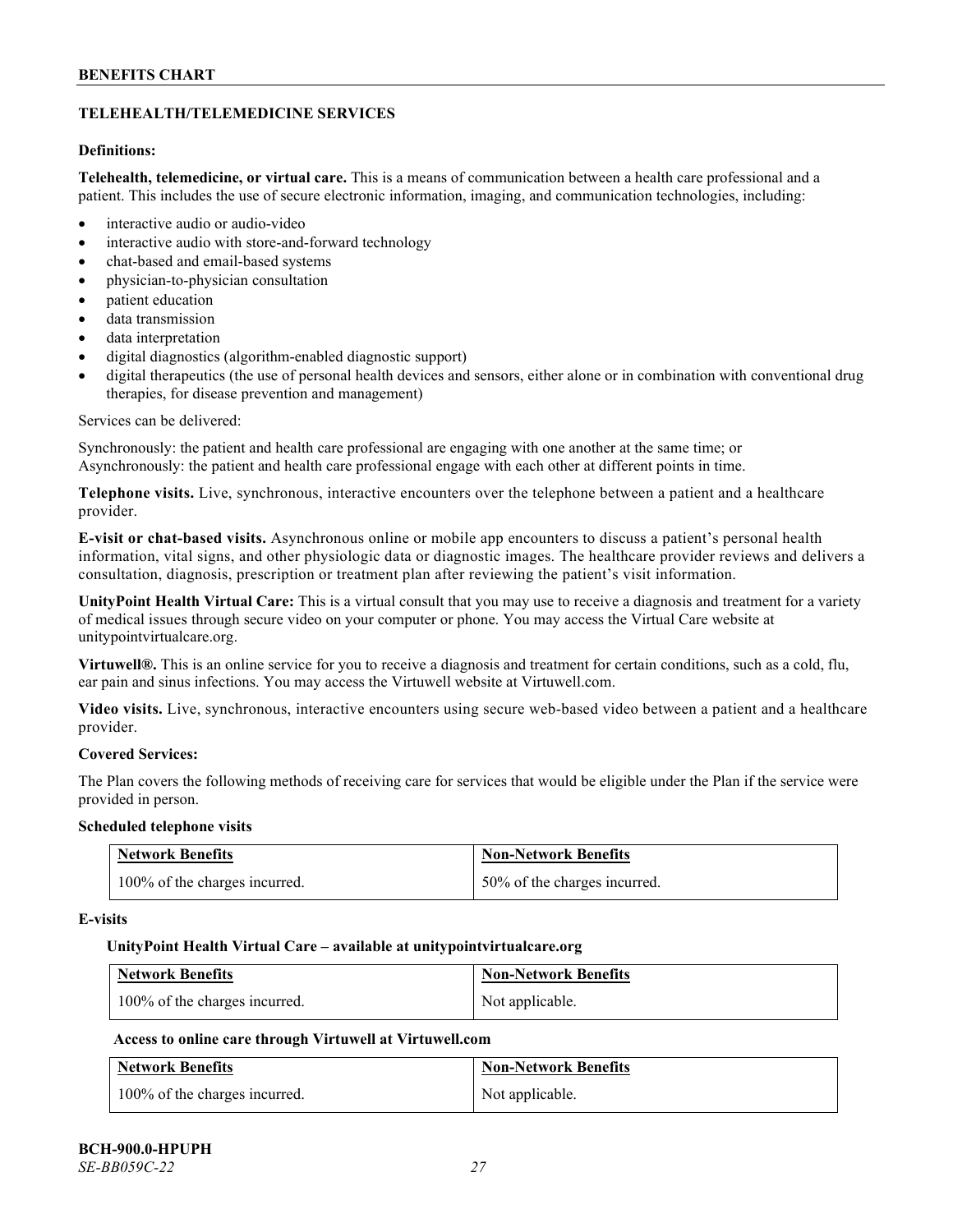### **All other e-visits**

| <b>Network Benefits</b>       | <b>Non-Network Benefits</b>  |
|-------------------------------|------------------------------|
| 100% of the charges incurred. | 50% of the charges incurred. |

#### **Video visits**

| <b>Network Benefits</b>                                 | <b>Non-Network Benefits</b>                           |
|---------------------------------------------------------|-------------------------------------------------------|
| Coverage level is same as corresponding network         | Coverage level is same as corresponding Non-Network   |
| benefit, depending on type of service provided, such as | Benefits, depending on type of service provided, such |
| Office Visits for Illness or Injury, Inpatient or       | as Office Visits for Illness or Injury, Inpatient or  |
| Outpatient Hospital Services.                           | Outpatient Hospital Services.                         |

### **Not Covered:**

See "Services Not Covered" in the Group Certificate.

# **TRANSPLANT SERVICES**

### **Applicable definitions:**

**Autologous.** This is when the source of cells is from the individual's own marrow or stem cells.

**Allogeneic.** This is when the source of cells is from a related or unrelated donor's marrow or stem cells.

**Autologous bone marrow transplant.** This is when the bone marrow is harvested from the individual and stored. The patient undergoes treatment which includes tumor ablation with high-dose chemotherapy and/or radiation. The bone marrow is reinfused (transplanted).

**Allogeneic bone marrow transplant.** This is when the bone marrow is harvested from the related or unrelated donor and stored. The patient undergoes treatment which includes tumor ablation with high-dose chemotherapy and/or radiation. The bone marrow is reinfused (transplanted).

**Autologous/allogeneic stem cell support.** This is a treatment process that includes stem cell harvest from either bone marrow or peripheral blood, tumor ablation with high-dose chemotherapy and/or radiation, stem cell reinfusion, and related care. Autologous/allogeneic bone marrow transplantation and high dose chemotherapy with peripheral stem cell rescue/support are considered to be autologous/allogeneic stem cell support.

**Designated transplant center.** This is any health care provider, group or association of health care providers designated by us to provide services, supplies or drugs for specified transplants for our insureds.

**Transplant services.** This is transplantation (including retransplants) of the human organs or tissue listed below, including all related post-surgical treatment, follow-up care and drugs and multiple transplants for a related cause. Transplant services do not include other organ or tissue transplants or surgical implantation of mechanical devices functioning as a human organ, except surgical implantation of an FDA approved ventricular assist device (VAD) or total artificial heart, functioning as a temporary bridge to heart transplantation.

Prior authorization is required prior to consultation to support coordination of care and benefits.

# **Covered Services:**

We cover eligible transplant services (as defined above) while you are covered under this Benefits Chart. Transplants that will be considered for coverage are limited to the following:

- Kidney transplants for end-stage disease.
- Cornea transplants for end-stage disease.
- Heart transplants for end-stage disease.
- Lung transplants or heart/lung transplants for: (1) primary pulmonary hypertension; (2) Eisenmenger's syndrome; (3) endstage pulmonary fibrosis; (4) alpha 1 antitrypsin disease; (5) cystic fibrosis; and (6) emphysema.
- Liver transplants for: (1) biliary atresia in children; (2) primary biliary cirrhosis; (3) post-acute viral infection (including hepatitis A, hepatitis B antigen e negative and hepatitis C) causing acute atrophy or post-necrotic cirrhosis; (4) primary sclerosing cholangitis; (5) alcoholic cirrhosis; and (6) hepatocellular carcinoma.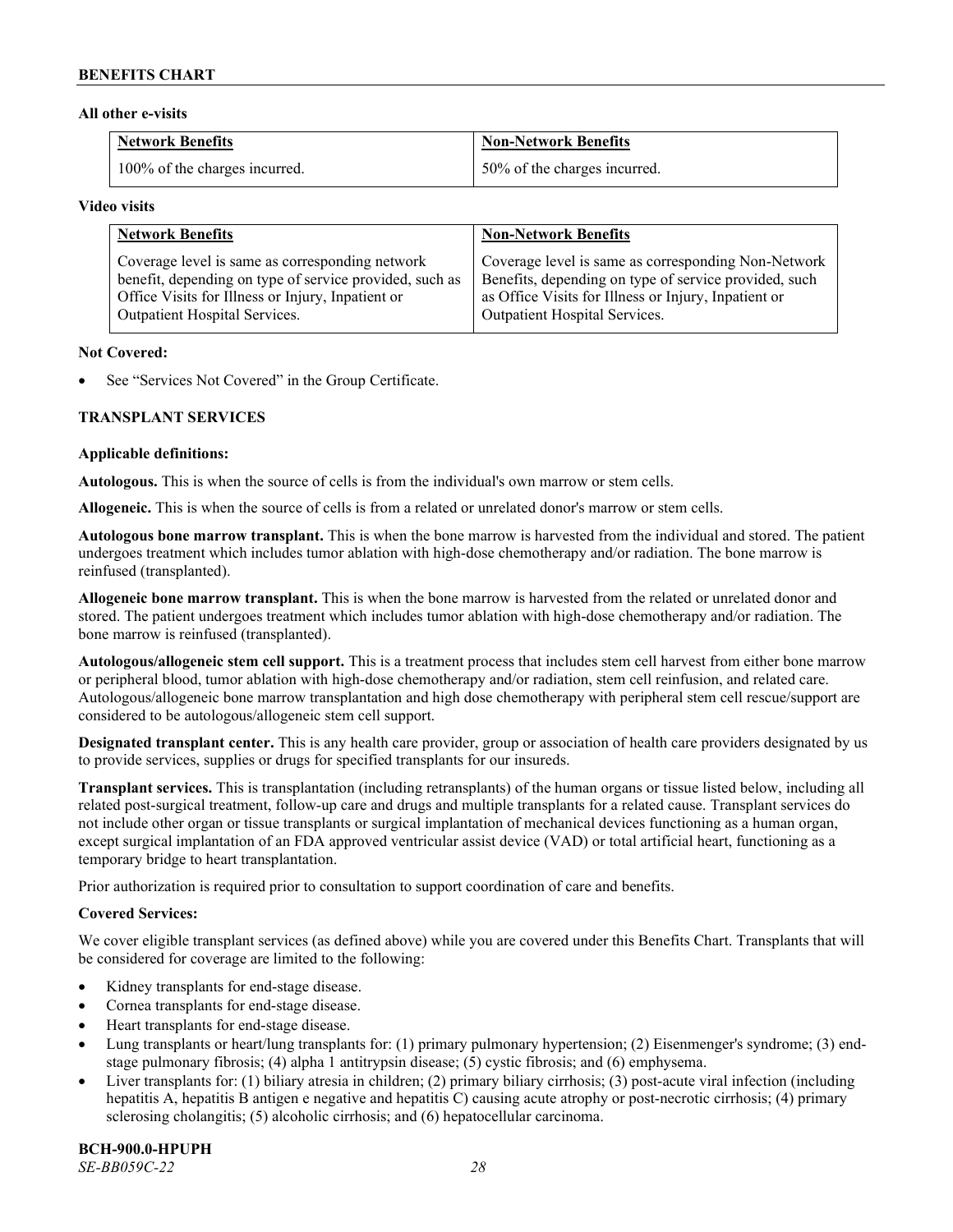- Allogeneic bone marrow transplants or peripheral stem cell support associated with high dose chemotherapy for: (1) acute myelogenous leukemia; (2) acute lymphocytic leukemia; (3) chronic myelogenous leukemia; (4) severe combined immunodeficiency disease; (5) Wiskott-Aldrich syndrome; (6) aplastic anemia; (7) sickle cell anemia; (8) non-relapsed or relapsed non-Hodgkin's lymphoma; (9) multiple myeloma; and (10) testicular cancer.
- Autologous bone marrow transplants or peripheral stem cell support associated with high-dose chemotherapy for: (1) acute leukemias; (2) non-Hodgkin's lymphoma; (3) Hodgkin's disease; (4) Burkitt's lymphoma; (5) neuroblastoma; (6) multiple myeloma; (7) chronic myelogenous leukemia; and (8) non-relapsed non-Hodgkin's lymphoma.
- Pancreas transplants for simultaneous pancreas-kidney transplants for diabetes, pancreas after kidney, living related segmental simultaneous pancreas kidney transplantation and pancreas transplant alone.

To receive Network Benefits, charges for transplant services must be incurred at a designated transplant center.

The transplant-related treatment provided, including expenses incurred for directly related donor services, shall be subject to and in accordance with the provisions, limitations, maximums and other terms of this Benefits Chart.

Medical and hospital expenses of the donor are covered only when the recipient is an insured and the transplant and directly related donor expenses have been prior authorized for coverage. Treatment of medical complications that may occur to the donor are not covered. Donors are not considered insureds, and are therefore not eligible for the rights afforded to insureds under the Group Certificate.

The list of eligible transplant services and coverage determinations are based on established medical policies, which are subject to periodic review and modifications by the medical director

| <b>Network Benefits</b>                          | <b>Non-Network Benefits</b>                          |
|--------------------------------------------------|------------------------------------------------------|
| See Network Inpatient Hospital Services benefit. | See Non-Network Inpatient Hospital Services benefit. |

### **Transplant Travel Benefit for Network Benefits**

We may provide travel and lodging when an insured needs a transplant and a designated transplant center is greater than 100 miles from the insured's primary address.

This benefit is subject to our medical policies (medical coverage criteria). Coverage criteria are available by calling Member Services, or logging on to your account at [HealthPartnersUnityPointHealth.com.](https://www.healthpartnersunitypointhealth.com/)

When submitting receipts for travel and, lodging, the insured will need to attach a letter explaining that the receipts are in conjunction with an authorized organ or bone marrow transplant and include the recipient's name and member ID number or complete a lodging and travel claim form with the receipts.

| <b>Network Benefits</b>                                                                                                                                                                                                                                 | <b>Non-Network Benefits</b> |
|---------------------------------------------------------------------------------------------------------------------------------------------------------------------------------------------------------------------------------------------------------|-----------------------------|
| Transplant travel benefits are covered under the<br>Network transplant services benefit.                                                                                                                                                                | No coverage.                |
| Expenses for travel and lodging for the insured (the<br>transplant recipient) and one adult companion, or up to<br>two companions for a transplant recipient who is a<br>minor dependent, may be covered up to a maximum of<br>\$10,000 per transplant. |                             |
| Lodging coverage is limited to \$100 per day.                                                                                                                                                                                                           |                             |

# **Not Covered:**

- We consider the following transplants to be investigative and do not cover them: surgical implantation of mechanical devices functioning as a permanent substitute for human organ, non-human organ implants and/or transplants and other transplants not specifically listed in this Benefits Chart.
- See "Services Not Covered" in the Group Certificate.